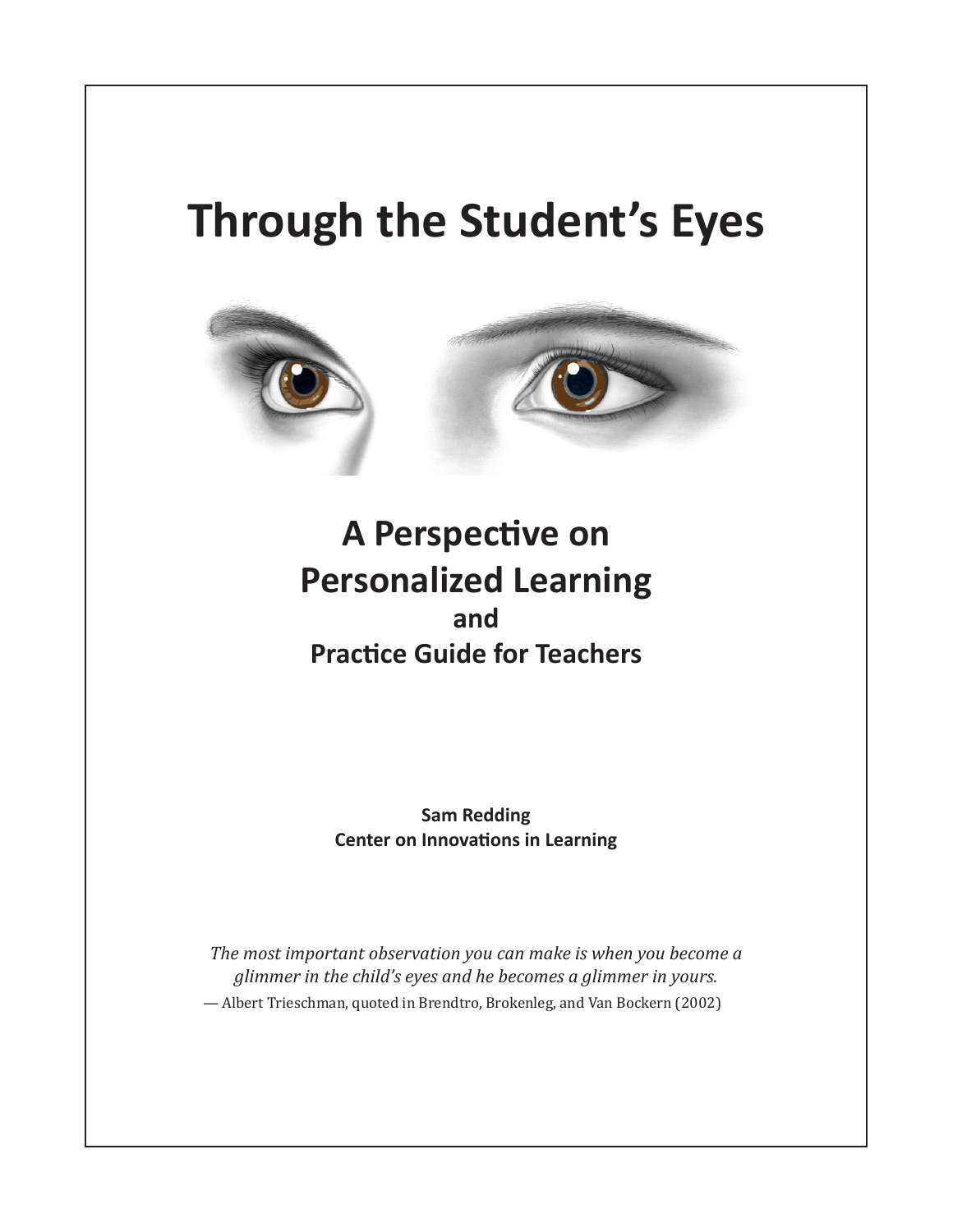## **Center on Innovations in Learning**

## **www.centeril.org**

The Center on Innovations in Learning (CIL) is a national content center established to work with regional comprehensive centers and state education agencies (SEA) to build SEAs' capacity to stimulate, select, implement, and scale up innovations in learning.

Learning innovations replace currently accepted standards of curricular and instructional practice with new practices demonstrated to be more effective or more efficient in the context in which they are applied.

The Center on Innovations in Learning is administered by the Institute for Schools and Society (ISS), in the College of Education at Temple University, Philadelphia, Pennsylvania, in partnership with the Academic Development Institute (ADI), Lincoln, Illinois.

The Center is funded by the U.S. Department of Education, Office of Elementary and Secondary Education (OESE), under the comprehensive centers program, Award # S283B120052-12A.

The opinions expressed herein do not necessarily reflect the position of the supporting agencies, and no official endorsement should be inferred.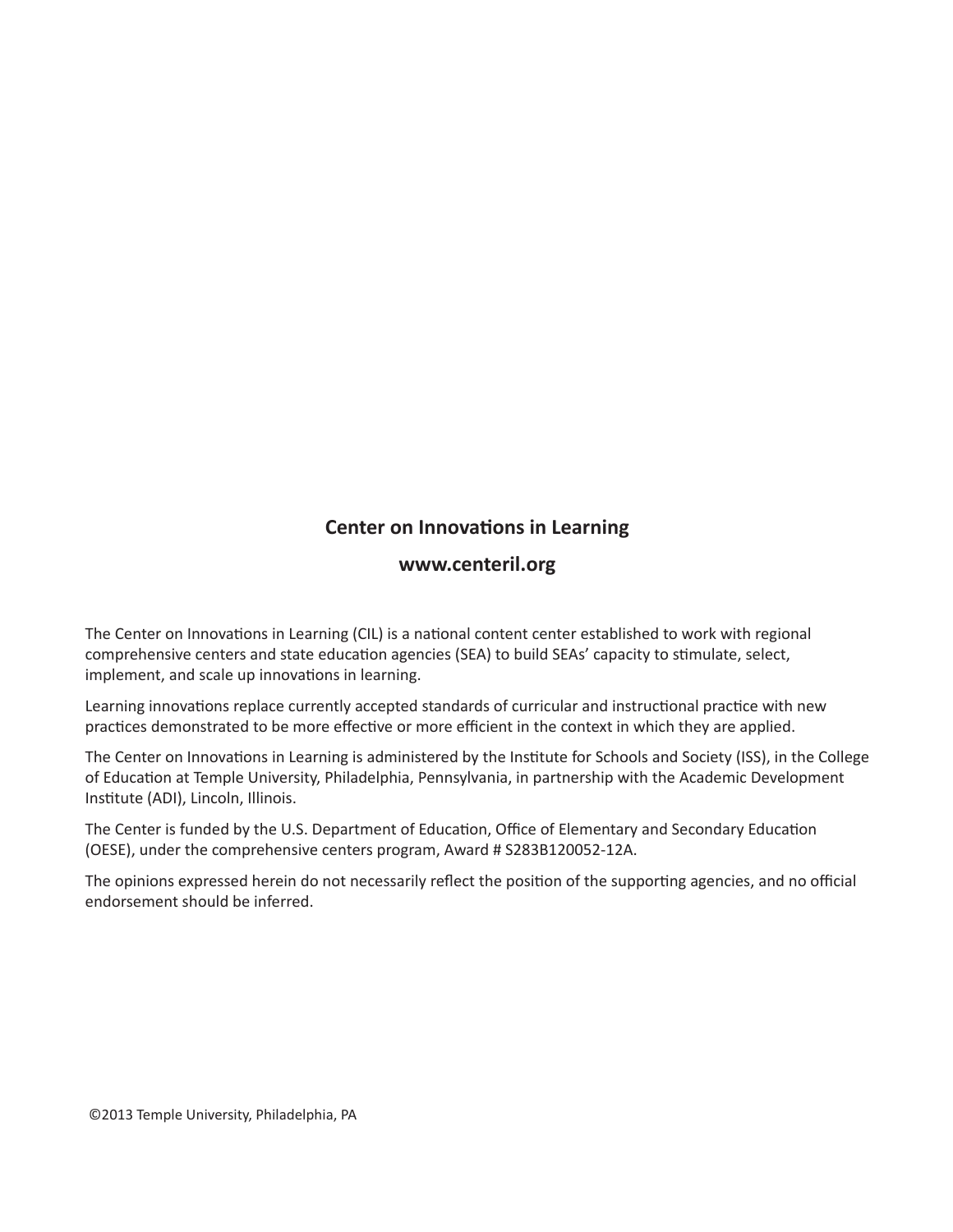## **Table of Contents**

| Relational Suasion and Modeling with Students and Their Families 8  |
|---------------------------------------------------------------------|
|                                                                     |
|                                                                     |
|                                                                     |
|                                                                     |
|                                                                     |
|                                                                     |
|                                                                     |
|                                                                     |
|                                                                     |
|                                                                     |
|                                                                     |
|                                                                     |
|                                                                     |
|                                                                     |
| Personalized Learning Lesson Template with Explanations 21          |
|                                                                     |
|                                                                     |
| Personalized Learning Lesson Template to be Completed by Teacher 25 |
|                                                                     |
|                                                                     |
|                                                                     |
|                                                                     |
|                                                                     |
|                                                                     |
|                                                                     |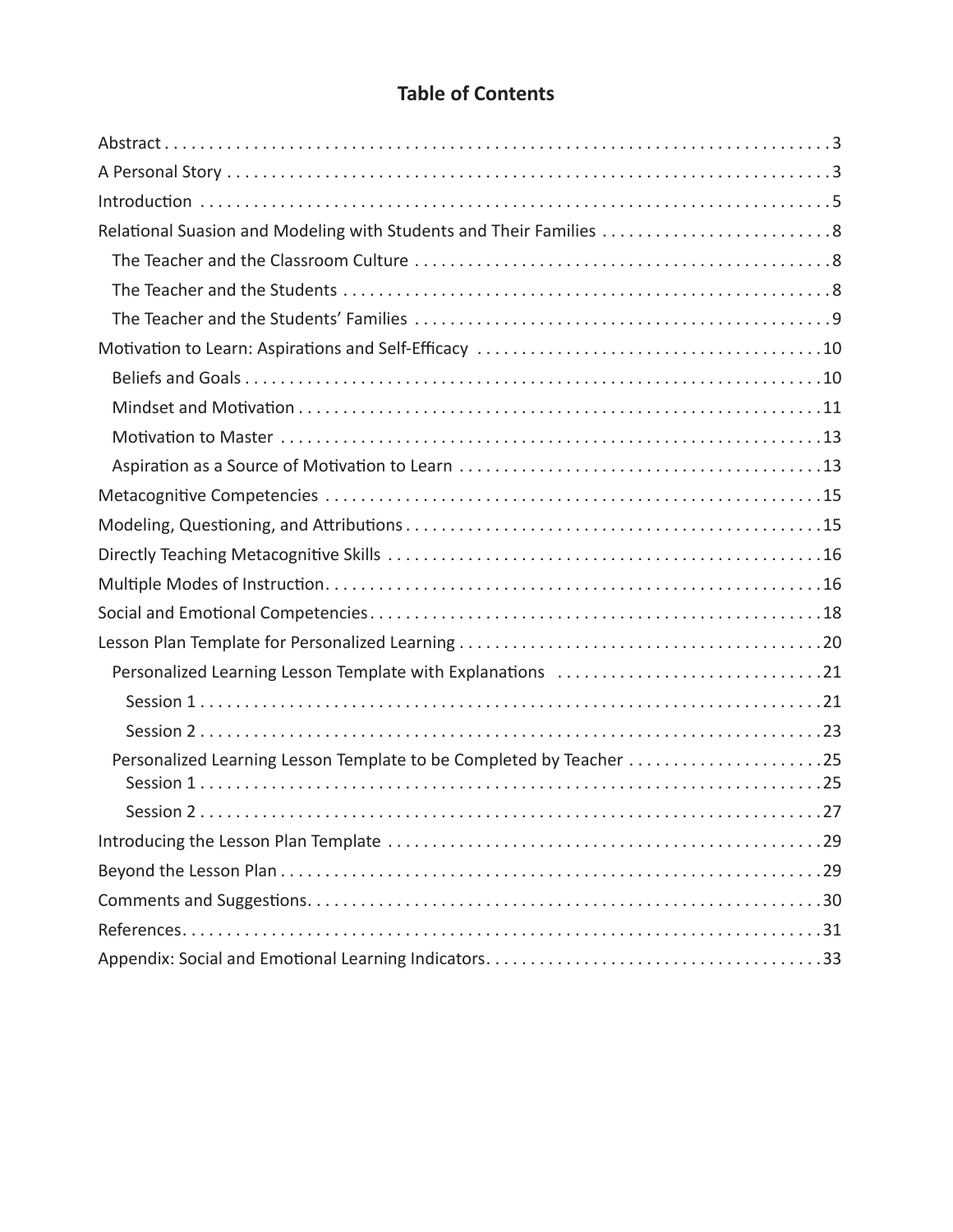The author wishes to acknowledge the expert feedback on an early draft by Roger Weissberg, the perceptive input of Pam Sheley, the extraordinarily helpful editing of Stephen Page, the fine copy editing of Lori Thomas and Bob Sullivan, and the purely gratifying discussion of these concepts with teachers and tribal leaders associated with schools serving Nez Perce students in Idaho.

## **About the Author**

Sam Redding is the executive director of Academic Development Institute, associate director of the Center on School Turnaround, senior learning specialist for the Center on Innovations in Learning, and a consultant to the Building State Capacity and Productivity (BSCP) Center. A former high school teacher and college dean, Dr. Redding has published in the areas of statewide systems of support, school improvement, change leadership, innovations in education, and family and community engagement.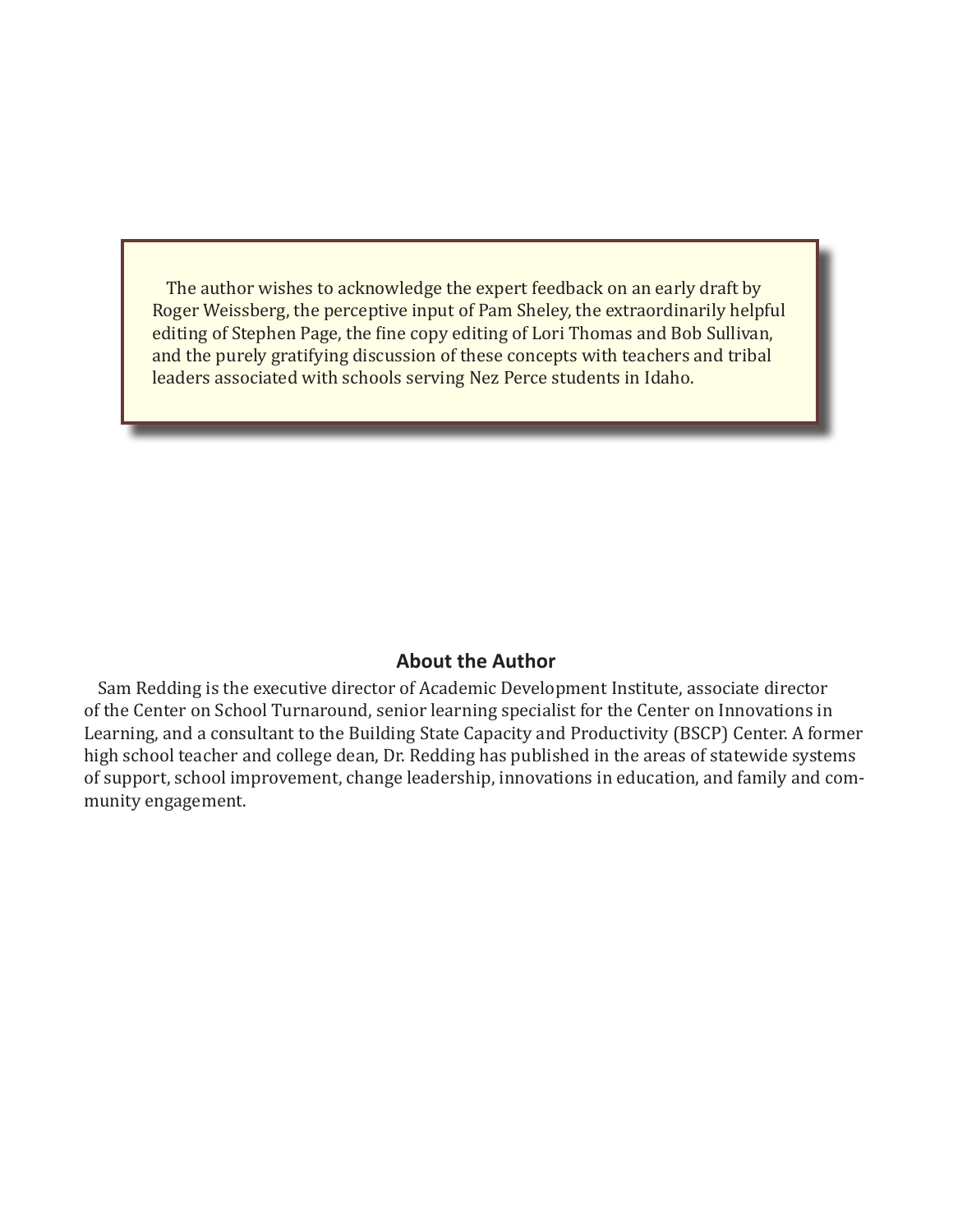#### **Abstract**

The standard definition of "personalized learning" stresses instruction that is varied in pace, method, objectives, and content for each student and tailored to the student's interests and preferences. Technology is seen as a means to efficiently manage this level of differentiation, access a cornucopia of learning opportunities and resources, and give the student greater control over his or her learning. This paper expands upon the standard definition of personalized learning to assert a multidimensional role for the teacher and vivify the place of motivation, metacognition, and social and emotional competency in personalized learning. Although this more comprehensive approach to personalized learning may be facilitated by technology, its tenets may be applied without technology or, more likely, in a blended context. Following an explication of this broader view of personalized learning, a lesson plan format is provided as a structure for personalizing learning.

#### **A Personal Story**

Taking roll, I scanned the classroom to match a name with a face on this first day of school in my first year of teaching. "Anita Killebrew," I read from the class list. "Here," a heavy-framed girl in the second row responded, clicking her aluminum cane against the side of her desk. "Jimmy Lester." Silence. "Jimmy Lester?" "He can't hear you," a girl's soft voice offered. Just then a high-pitched screech filled the room and sent every student's hands to cover his or her ears. A boy in the front row elbowed Jimmy and pointed to his ear. Jimmy twirled a tiny wheel on his hearing aid and the screech ended. His row-mate shoved him on the shoulder and, getting his attention, pointed to me. Jimmy responded in a too-loud voice, "I heeer." Bending toward him and looking directly into his face, I slowly and with exaggerated lip movements said, "Thank . . . you . . . Jimmy."

 "Douglas McCain," I went on. Silence. "Douglas McCain?" Another hearing problem, I thought. The room became eerily quiet, and I cast a beseeching stare into mid-distance, waiting for Douglas to be identified. I saw a hand move, slowly, and the soft-voiced girl pointed to the boy in front of her. He was about 16 years old, I estimated, wiry, not tall, with a pimpled face and an unruly shock of dirty blond hair covering half his left eye. He sat in a semi-coiled position, his hip turned outward as if to shield him. "Are you Doug McCain?" He glared back at me without opening his mouth. "Yes, he is," the girl said in a whisper. "Regina Peterson," I went on.

Roll taken, I proceeded to lay down the rules for how this class would operate. Lesson one from student teaching was to establish order on the first day. I had my list of six classroom rules and began reading them one by one. "Rule number three: Raise your hand and ask permission before leaving your seat. Rule num. . . ." I stopped in mid-rule. Doug McCain was on his feet. He walked deliberately across the room and stood by the pencil sharpener, raising a pencil in his hand as he flicked the hair back from his eyes. "Doug, you need to ask permission before leaving your seat," I clarified. He inserted his pencil into the sharpener and began turning the sharpener handle. I walked toward him and, placing my hand under his bent elbow, nudged him toward his desk and said, "Doug, please return to . . . ." Under his breath, so that only I could hear, he said, "I'm going to kill you, Redding." I let him sharpen his pencil.

For the rest of that day, and the two days that followed, Doug didn't openly defy me. And he didn't kill me. He also rarely looked me or anyone else in the eye or cracked a smile. Doug completed portions of his assigned work, scrawled a large, florid signature across the page, and pushed the paper to the edge of his desk for me to retrieve. Outside of the classroom, he was a loner, separating himself from other students in the lunchroom, leaning against a locker in the hallway, scrunching down in his seat on the school bus. The students walked around him as if he were a porcupine. Entering the classroom one morning, he nearly stumbled for a step or two, tarnishing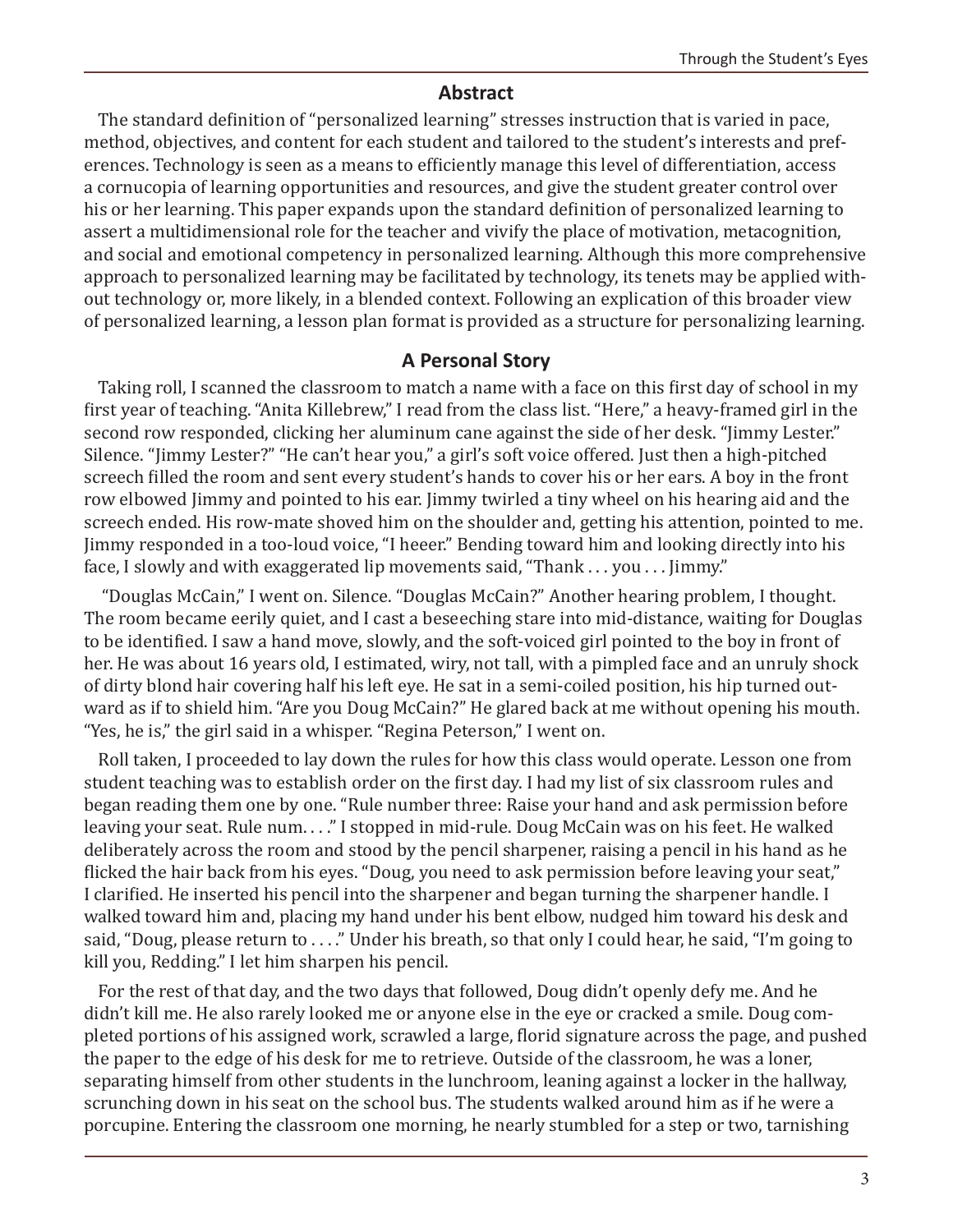his otherwise unfailing, tough-guy persona. Before diverting my eyes so as not to embarrass him, I caught a glimpse of his shoes—oversized loafers, scuffed and worn at the heels.

 By Friday of that first week, I was feeling comfortable with the class, and they were feeling comfortable with me. Or at least that is how I perceived it. Doug and I had not connected in any positive way, not so much as an exchanged smile. But, we had avoided confrontation. Then the situation changed. No sooner had the students settled into their desks that Friday morning, than Doug was out of his chair. He paced slowly across the classroom, pencil in hand, straight toward the pencil sharpener. But before I could say a word, he pivoted and walked out the door into the hall. What now? I wondered. Do I chase after him? Send someone to the office to fetch the principal? Let him go?

I opened the classroom door and saw him standing just outside it. I stood facing him and closed the door behind me. The hallway was empty and quiet. I felt perspiration bead up on my forehead. My heart raced. I could think of nothing to say to defuse the situation, so I stood in silence waiting for Doug to make the first move. He did. Without looking up, he pointed to the floor just beneath him. He was wearing a shiny new pair of shoes, with the shoestrings untied. "Teach me," he said in a childlike whisper.

Over the years, reflecting on that first week as a teacher, I have tried to distill meaning from my interactions with Doug. Did I learn a classroom management strategy that I could apply whenever a similar situation arose? Perhaps, but, in fact, I never had another student exactly like Doug nor a situation like our face-offs at the pencil sharpener and in the hall. My strategy with Doug that first week was primarily to avoid a confrontation. That was a strategy born of a first-year teacher's ignorance about the right thing to do, but in retrospect it may have been the best possible approach.

Thinking of that first classroom of students, troubled kids in a small high school in a rural county, I picture their faces in their rows and remember stories about each of them. I first saw them that late-summer day when school began, and from that day forward I was eager to know more about each of them, to understand them. What I realize only now is that, while I looked at them through my eyes, they looked back at me through theirs. They tried to understand me. I wonder how that first week of school looked through their eyes, from their perspective.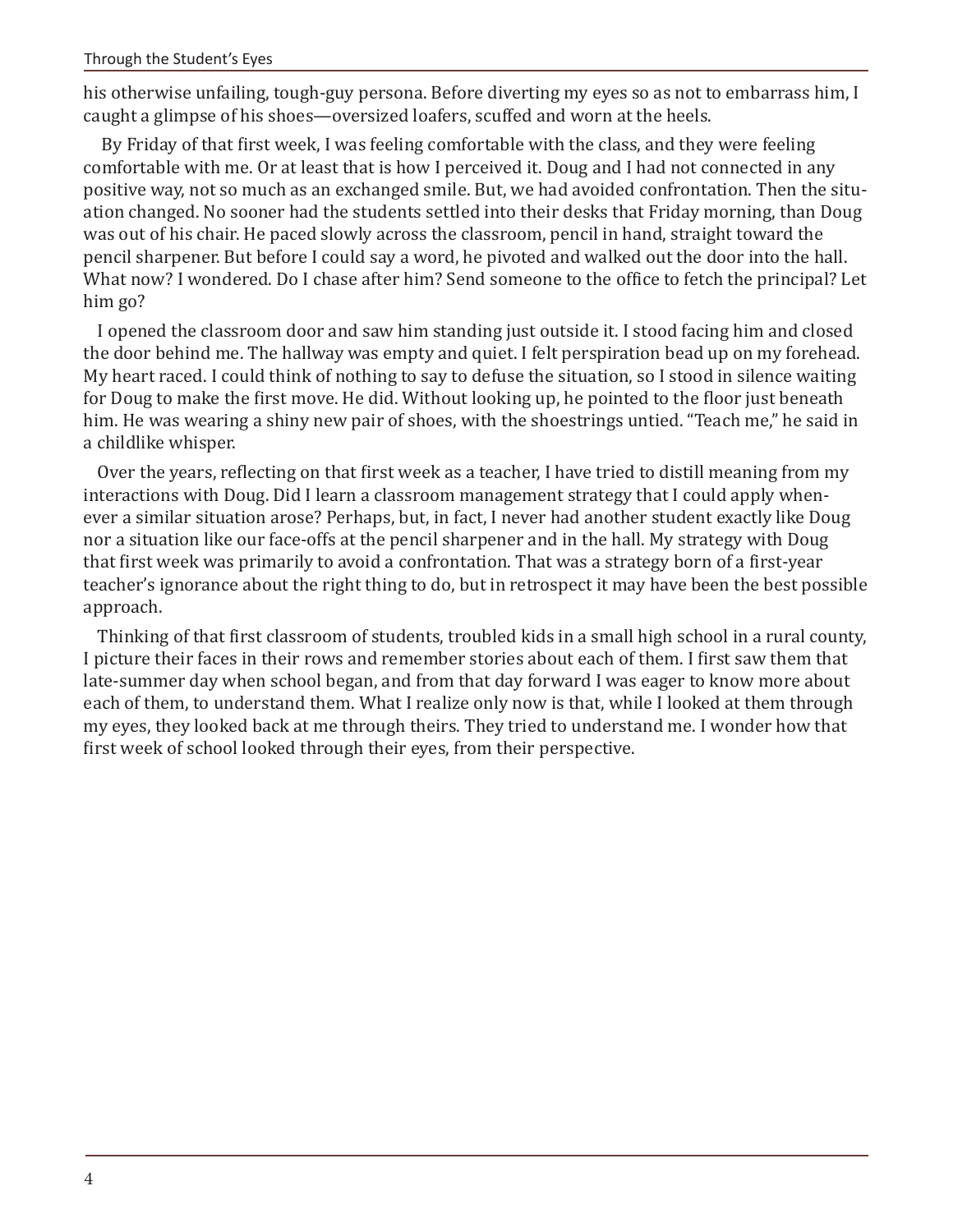#### **Introduction**

*Personalization refers to instruction that is paced to learning needs [i.e., individualized], tailored to learning preferences [i.e., differentiated], and tailored to the specific interests of different learners. In an environment that is fully personalized, the learning objectives and content as well as the method and pace may all vary.* 

The U. S. Department of Education (2010, p. 12)

Personalized learning is enjoying a new day in the sun. Its advocates see technology as a way to efficiently connect instruction to each student's interests, preferences, and needs and to make practical the advocates' philosophical predilection for personal discovery and experiential education. "Personalization has and can take place without technology, but not at scale," writes Mary Ann Wolf. "Technology dramatically increases a teacher's ability to identify and manage the needs of many students, and for students to access a large variety of interventions, content, resources, and learning opportunities everywhere at any time" (2010, p. 10). The advent of the Internet as a door to massive amounts and varieties of information revitalizes the hopes of those who want to liberate the curriculum and place the student in a more commanding role in directing learning. Learning management systems enable a teacher (and the student) to connect learning goals with student portfolios, online assessments, and searchable resources in multiple formats. Sophisticated algorithms predict each student's probability of success with different curricula and match instructional paths to data on the student's characteristics, learning habits, and interests. All of this technological power is aimed at personalization, making learning more personal for the student.

If, indeed, personalized learning is meant to make learning more personal for a student, then seeing it through a student's eyes is an important perspective. Underlying the U.S. Department of Education's (USDOE) definition of personalized learning is the assumption that personalization contributes to the student's self-direction and enhances the student's motivation to learn by linking instruction to student needs and interests. Further, the USDOE definition suggests that, by individualizing and differentiating instruction, each student's learning is enhanced. This definition is sound as far as it goes, but it is too narrowly constructed to convey the full potential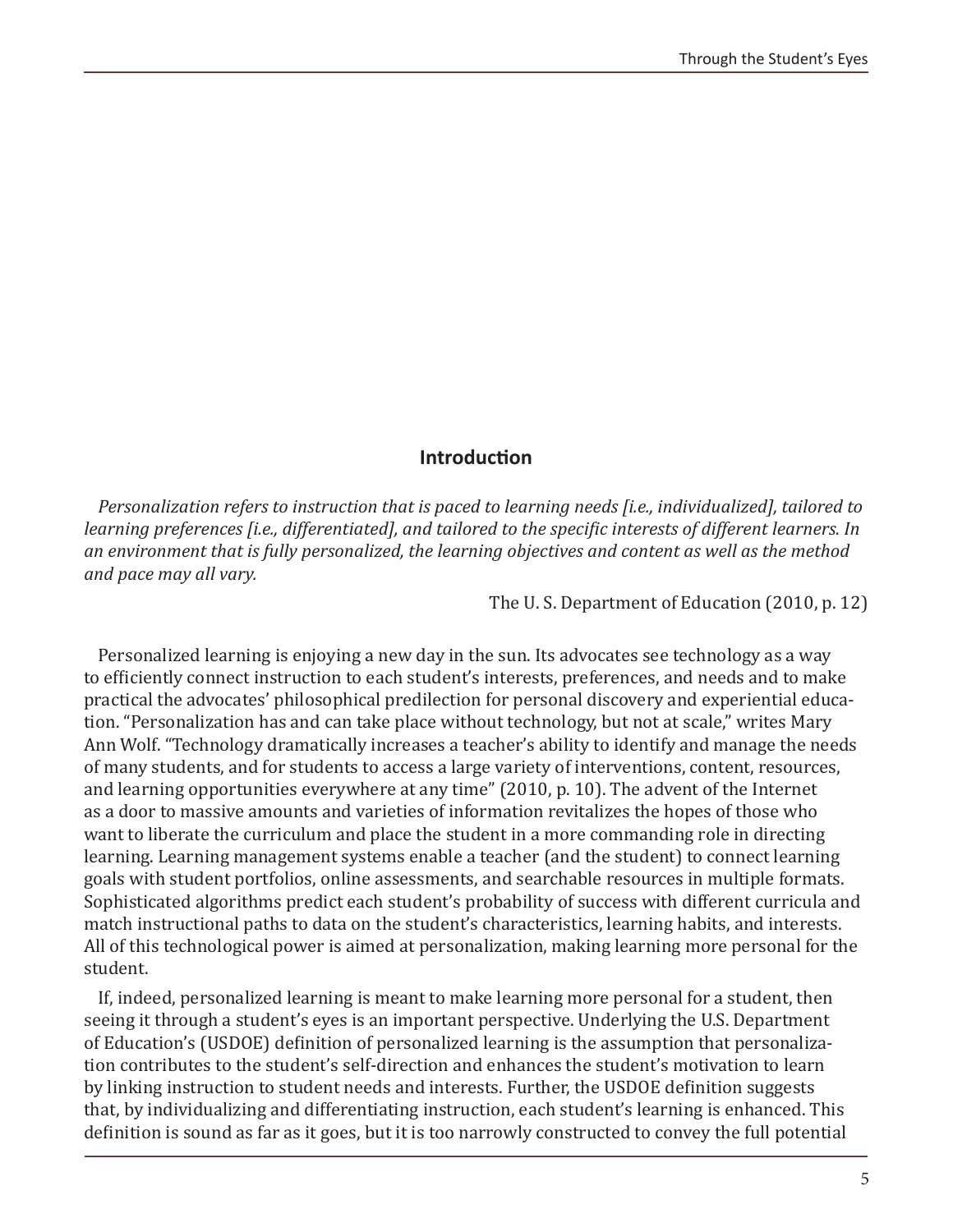#### Through the Student's Eyes

of personalization. It also lacks a sense of the personal, oddly enough. Especially, it neglects the power of the personal relationship of a teacher and a student. A broader, more fecund definition is that *personalization refers to a teacher's relationships with students and their families and the use of multiple instructional modes to scaffold each student's learning and enhance the student's motivation to learn and metacognitive, social, and emotional competencies to foster self-direction and achieve mastery of knowledge and skills.* Or more simply*, personalization ensues from the relationships among teachers and learners and the teacher's orchestration of multiple means for enhancing every aspect of each student's learning and development.*

This comprehensive definition of personalized learning does not conflict with the narrower USDOE version, but adds elements to it. The following four points, each denoting one of the added elements, summarize the sections that follow in this paper:

- 1. The teacher's ability to positively influence a student because of his or her relationship with the student and the student's family is a means of personalization.
- 2. A student's personal aspirations and self-efficacy perception affect his or her motivation to learn and open windows to expanded interests.
- 3. A student's metacognitive competencies are critical to self-directed learning and mastery and are built through multiple modes of instruction and the teacher's example.
- 4. A student's social and emotional competencies are significant goals for personalized learning.

In expanding the definition of personalized learning, the perspective of the student and the role of the teacher are drawn into sharper relief. Personalized learning's success depends as much on how students respond to the teacher's instructional practices as the assumed efficacy of the practices themselves.

Student response to instructional practices is demonstrated, in part, by the effect the practices have on the student's motivation to learn. Older theories of motivation (see, for example, Maslow, 1954, 1970) emphasized hierarchies of need, typically structured within developmental categories that could be applied universally to understand why people engage and persist with particular tasks. We now know that we are motivated as much by our aspirations and sense of self-efficacy as by our current needs and interests. We also have a greater appreciation for the relationship between academic and social/emotional learning; each affects the other in ways that make the distinction artificial. A broader understanding of personalized learning bears upon the way each student is taught as well as the cumulative effects on the performance of a school.

School improvement and school turnaround efforts rest largely on the shoulders of school leaders and teachers. That is fitting because these are the people who can most immediately effect change and the ones who create the culture of the school and engage directly with the students. Still, we will miss something important if we don't look at things through the eyes of a student and attempt to understand more about what motivates students to pursue and persist with learning and the skills they need to learn efficiently.

The teacher's role in personalized learning is more than merely connecting a student with a path to discovery, technological or otherwise. The teacher is more than a facilitator for a student's learning. The teacher organizes an infinite mass of potential content into an orderly and discernible curriculum, explicitly teaches new concepts and skills, enlarges the student's scope of interests, and fosters logical thinking through questioning and dialogue. The teacher possesses the power of relational suasion that technology cannot match. Through the teacher's example and her instruction, the student learns to value mastery, to raise expectations, to manage learning, and to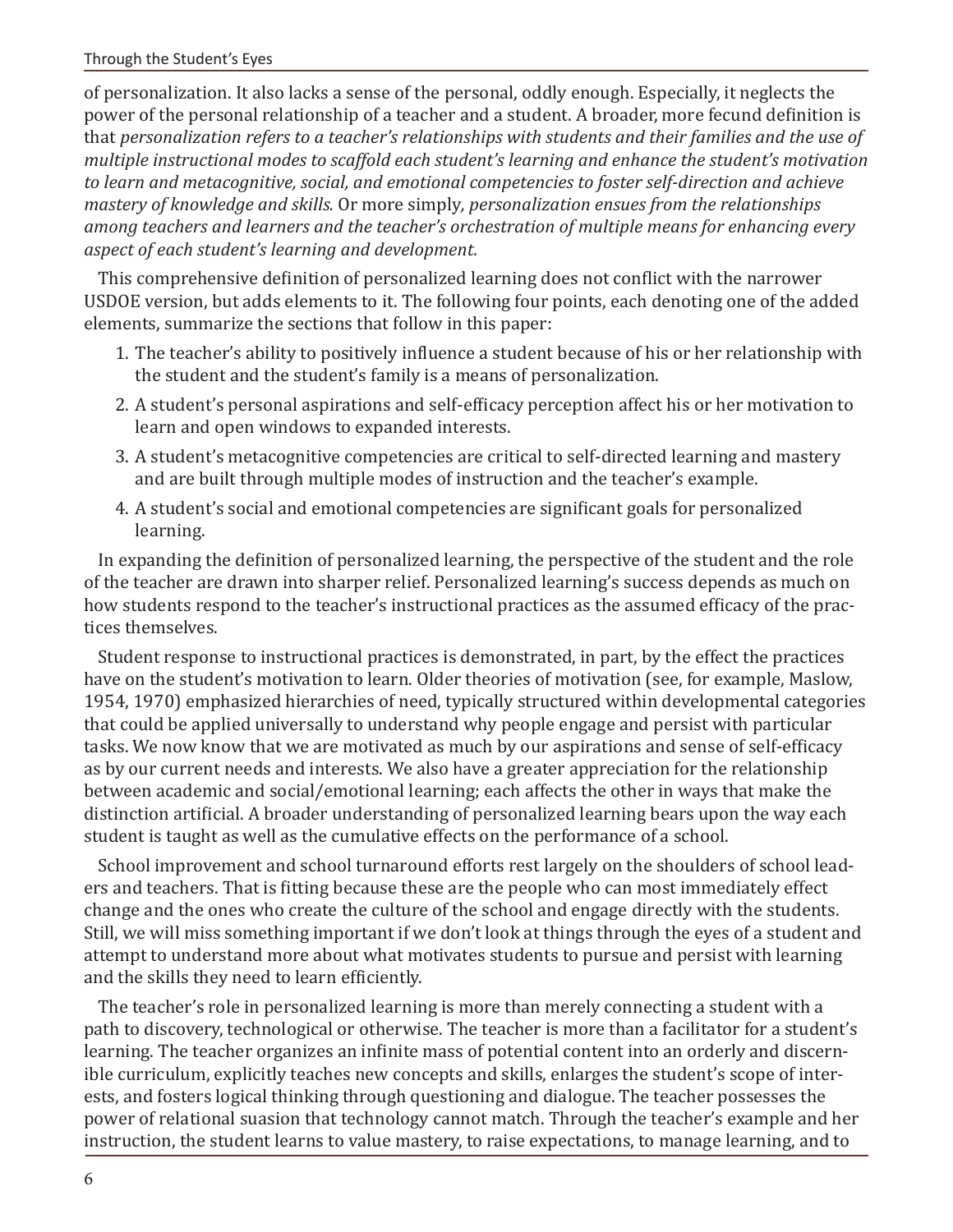broaden interests. The teacher is singularly capable of teaching social and emotional skills and engaging families in their children's academic and personal development. Figure 1 illustrates the four components added to the standard definition of personalized learning and their relationship to one another.



#### **Figure 1: A Comprehensive Model of Personalized Learning**

No two children are alike, but we gain something in understanding the spectrum of childhood needs and aspirations, even as we must consciously accommodate our preconceptions to the idiosyncrasies of the individual. Sometimes our fondness for conceptual frameworks obscures our ability to see the child who stands before us, who more often than not resembles in remarkable ways the child that we once were and the children with whom we grew up. Knowing that is what inspires teachers to reach each student in ways they would have wanted to be reached.

## **Questions for Reflection** 1. How does the broader definition of personalized learning fit with your own philosophy of teaching and learning? 2. How do you use technology to manage your curriculum and instruction and to target learning tasks for individual students? 3. What is your personal story about a first encounter with a student that proved to not reflect your later understanding of him or her?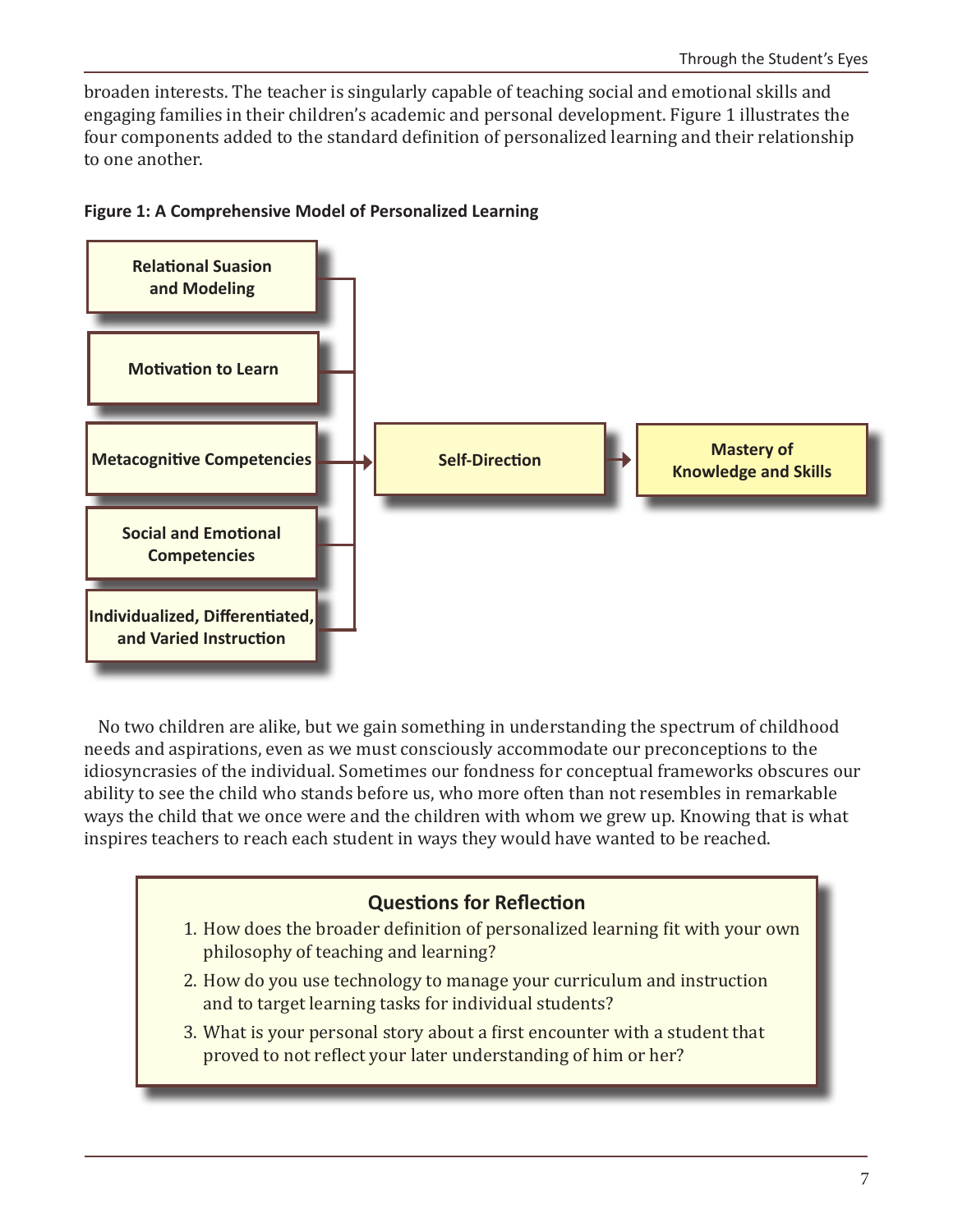## **Relational Suasion and Modeling with Students and Their Families**

Relationships matter. Bryk and Schneider's (2002) study of 400 elementary schools showed the connection between high levels of relational trust among principals, teachers, students, and parents and the school's performance on standardized tests. Far from being "the guide at the side," the teacher bears responsibility for what the student learns and the student's ability and desire to pursue learning. "Teacher effectiveness has the largest impact of school effects on student learning, and research indicates that top-quintile teachers produce learning gains three times that of bottom-quintile teachers" (Hassel & Hassel, 2009). Very simply, the teacher is the prime contributor to all students' learning, and the teacher exerts an especially powerful influence on students' motivation to learn, acquisition of learning skills, and personal development.

## **The Teacher and the Classroom Culture**

Through the student's eyes, the teacher, by virtue of her role, is worthy of respect. By her actions, she adds to or subtracts from that appraisal. While the student is in her class, she is the most significant adult in his life, and her influence reaches far beyond the class period or the school year. The teacher's ability to use this influence optimally to further the student's learning depends upon her pedagogy, to be sure, but it also stems from her personal relationship with the class as a whole and the student in particular. Every classroom assumes its own culture through its rituals and routines and, largely, through the teacher's personality and interactions with the students. Nested within a healthy classroom culture, each student feels a sense of belonging, of being in a good place with good people. Individualization in learning has its place, but so does attachment to the group, being part of its collective pursuits, and interacting with other learners. The whole-class environment, orchestrated by a masterful teacher, abounds in reinforcement for learning, from the teacher's simple smile of acknowledgement to the students' ready responses to her queries.

Wang, Haertel, and Walberg (1997), in a meta-analysis of factors influencing learning, reported strong effect sizes for the teacher's classroom management and social interactions with students. John Hattie's 2012 reflections on his meta-analyses observed that, "The importance of climate was noted as among the more critical factors in promoting learning. The positive climate factors included a teacher's proficiency in reducing disruption to each student's flow of learning, and having 'with-it-ness' or being able to identify and quickly act on potential behavioral or learning problems. There is a certain mindfulness by teachers in the classroom about how what is happening and what is likely to happen can affect the flow of learning for each student" (p. 77).

Classroom culture reflects the teacher's preparation prior to entering the classroom, her orchestration of the learning activity, and the students' understanding of the procedures and routines that facilitate purposeful learning. Classroom culture, however, also emanates from the personal relationship of the teacher with her students and the relationships among the students themselves. Relationships affect how and what students learn (Elias et al., 1997).

## **The Teacher and the Students**

The teacher imparts knowledge, makes connections to the students' prior learning, and outlines the goals to be achieved through their mastery. Through her relational suasion, the power of her person, and through her modeling of attitudes and behaviors, she exerts an influence on her students that a lesson plan can only sketchily reveal. The teacher's very mindset pervades the classroom and touches each student. "When we are asked to name the teachers that had marked positive effects on us, the modal number is usually two to three, and the reasons typically start with comments about caring, or that they 'believed in me'" (Hattie, 2012, p. 78).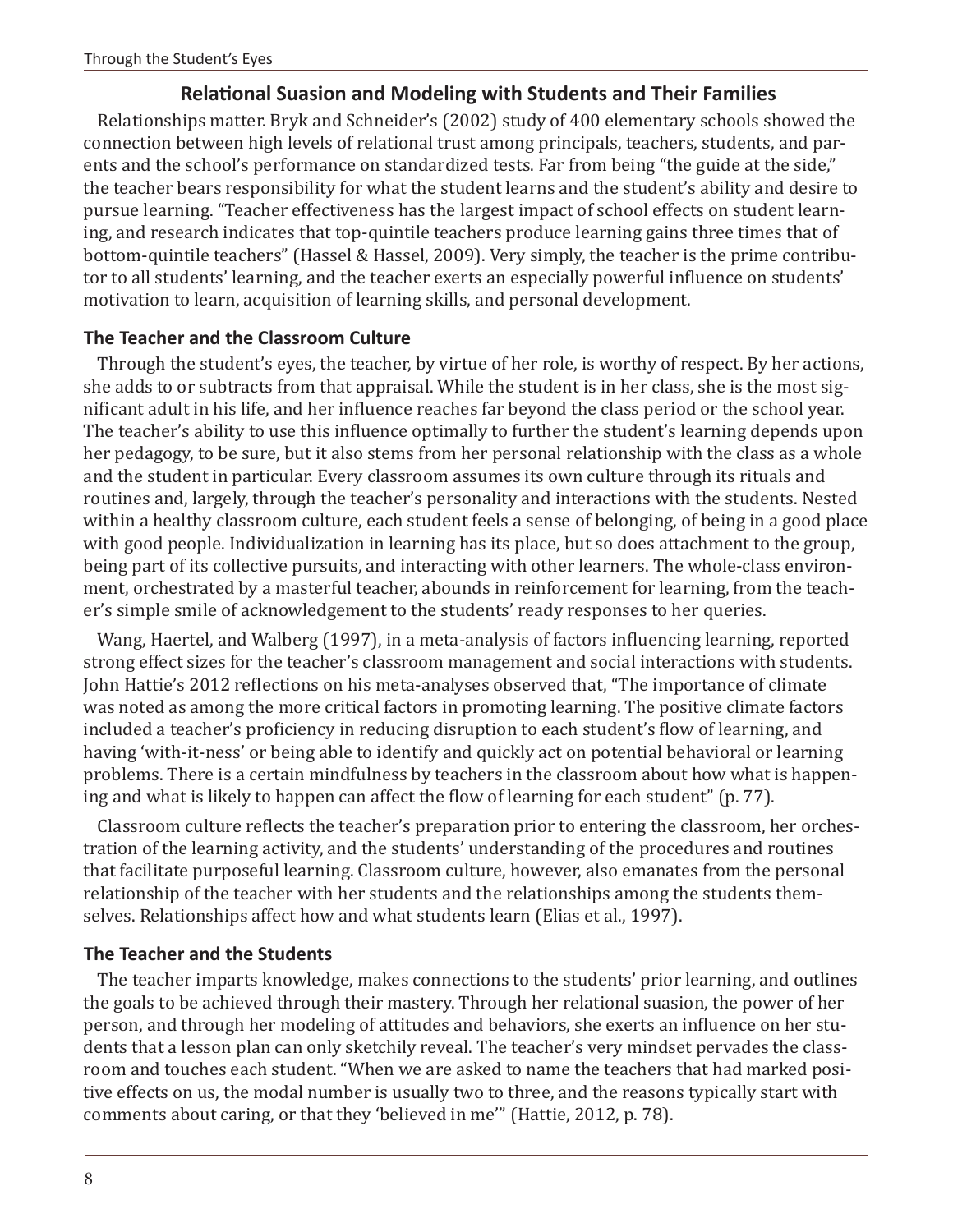Teachers exhibit their belief in their students through their words and actions, and these words and actions flow from their personal mindsets. Carol Dweck (2000) articulates the underlying impact of a student's or teacher's mindset about intelligence and social traits. She explains the detrimental effects of seeing intelligence and social traits as "fixed" rather than malleable. Viewing intelligence and social traits as malleable provides the motivational impetus for a "mastery orientation" that enhances both academic learning and social coping. Jere Brophy (2004) proffers a similar theory in promoting the intrinsic motivation that accrues to a student who derives satisfaction from the mastery and the acquisition of new knowledge and skills. Satisfaction from mastery shows on the faces of students when the whole class responds in unison to a teacher's prompt and in each student's "thumbs up" expression when she solves a problem or grasps a new concept.

Teacher–student interaction (both social and academic) contributes to a student's motivation to learn (Wang, Haertel, & Walberg, 1997). When teachers exhibit the right blend of caring and expectation, showing that the teacher knows the student and thinks there is something special about him or her, students respond positively. Brophy (2004) challenges teachers to not be blinded by social class differences, cultural differences, language differences, and other potential barriers when forming close relationships with at-risk students. Students are motivated by the personal connection they derive from the teachers' devotion to helping them achieve academic success.

## **The Teacher and the Students' Families**

The literature on the home's influence on school learning is substantial (Henderson & Mapp, 2002), but intervention strategies have typically focused on the school–home relationship and school-level programs for parents. More fundamental is the teacher's personal relationship with each student's family. That relationship sets the stage for the teacher to influence parenting practice and enables the teacher to better understand the student. Through the student's eyes, the teacher–parent relationship demonstrates the mutual interest of the teacher and the parents in the student's learning and well-being as well as the teacher's deep interest in the student herself.

Patricia Edwards (2011) asserts that differentiation in a teacher's approach to families is as important as differentiation in instruction. Simply, each family is unique, and a teacher's relationship with his students' parents begins with that understanding. Edwards suggests that, to understand a family, a teacher must know their story, and that requires listening. Knowing the family's story positions the teacher to differentiate her supports for parents.

This is not to say that parents' goals for their children vary greatly (they all want their children to succeed in school), but it's clear that their situations, perspectives, and abilities affect their capacity to support their children in particular ways. For example, asking parents to read to their children appears to be a simple request. But some parents never experienced proper modeling of how to read interactively with children. They might not know what materials are most appropriate for children to read. They may also underestimate the positive effects of talking with their children about what the children have read. (Edwards, 2011, p. 113)

Edwards bases her idea of differentiated parenting on her research and her experience as a teacher in a high-poverty school in Louisiana. She stresses that differentiated parenting is much more than merely responding differently to parents' request for assistance. Teachers must be proactive in knowing enough about each family to know what a parent may need but cannot express. Parents' needs, she reminds us, are not static. They change over time with changes in the ages of the children and the life experiences of the parents.

Mart, Dusenbury, and Weissberg (2011) attest to the importance for students of consistent expectations for academic learning and social and emotional behaviors across the school and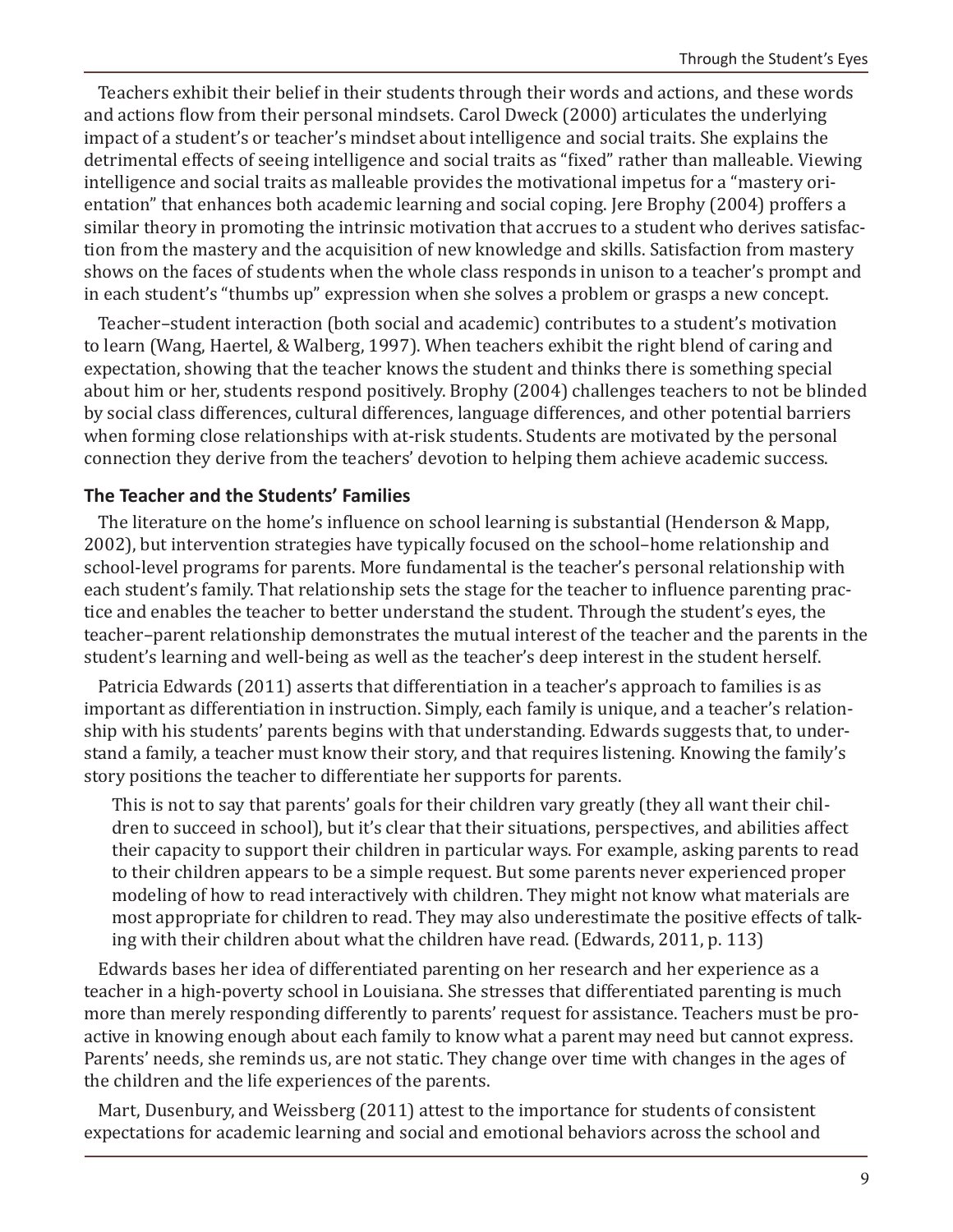home contexts. Inconsistent signals from parents and teachers put students at greater risk of academic failure (Phelan, Davidson, & Yu, 1998; Pianta & Walsh, 1996). Arriving at consistency between the school and the home arises not only from the school's clearly expressed expectations, but also from each teacher's ongoing conversation with each student's parents. In differentiating supports for parents and arriving at mutual expectations for students, the teacher takes into account the extent to which parents sense that they are up to the task (Hoover-Dempsey, 2011). This parental sense of self-efficacy varies greatly according to the models for parenting experienced by the parents themselves and their understanding of what is expected of them by the teacher. In differentiating supports, the teacher, over time, brings into closer alignment what the student needs, how the parent views her role, and what the parent is prepared to do.

## **Questions for Reflection**

- 1. How would you describe the culture that you establish in your classroom?
- 2. What students of yours come to mind when you think of how you have connected with them in special and personal ways that inspired them to learn?
- 3. How do you get to know the story of each of your students' families?

## **Motivation to Learn: Aspirations and Self-Efficacy**

Expectancy value theory (EVT) holds that a person's willingness to engage in an activity is a function of how much one values the activity, coupled with one's expectation for success in the activity, and compared with how much one values and expects success in other activities (Wigfield & Eccles, 2000). Value is sometimes understood as the potential for learning to pay off in the future—in education, for making students college- and career-ready. But the nation's alarming dropout statistics strongly suggest that future benefits are not enough. Forty-seven percent (47%) of dropouts report that the reason they left school was that classes were uninteresting (Bridgeland, DiIulio, & Morison, 2006). That is, students forego future benefits based on priorities in the here and now (Smith & Wilhelm, 2002). Engagement in the here and now is sometimes interpreted as making learning relevant to students' current interests, but that is a tragic limitation, especially for students whose exposure to a range of topics outside the classroom is narrow. Making learning interesting rather than merely relevant is the real challenge for teachers.

Expectancy value theory is similar to other theories of motivation in linking motivation to the person's value for the task at hand and his or her expectation for success. But EVT adds the dimension of opportunity cost to this equation. All students are motivated toward something, if not necessarily toward tonight's algebra assignment. Completing the assignment, then, competes with the other activities in which the student may choose to engage, and the cost of working on the assignment is foregoing the other activities. There is a trade-off. The ingenious teacher attempts to increase the value of algebra in the student's eyes so that he will trade away time with video games in order to do his homework.

## **Beliefs and Goals**

A sense of self-efficacy influences academic motivation, learning, and achievement (Pajares, 1996; Schunk, 1995; Schunk & Pajares, 2002). A student's self-efficacy perception, the anticipation of success (Bandura, 1997), is derived from the student's assessment of his or her own level of skill, the relative challenge of the task at hand, and the task's value to the student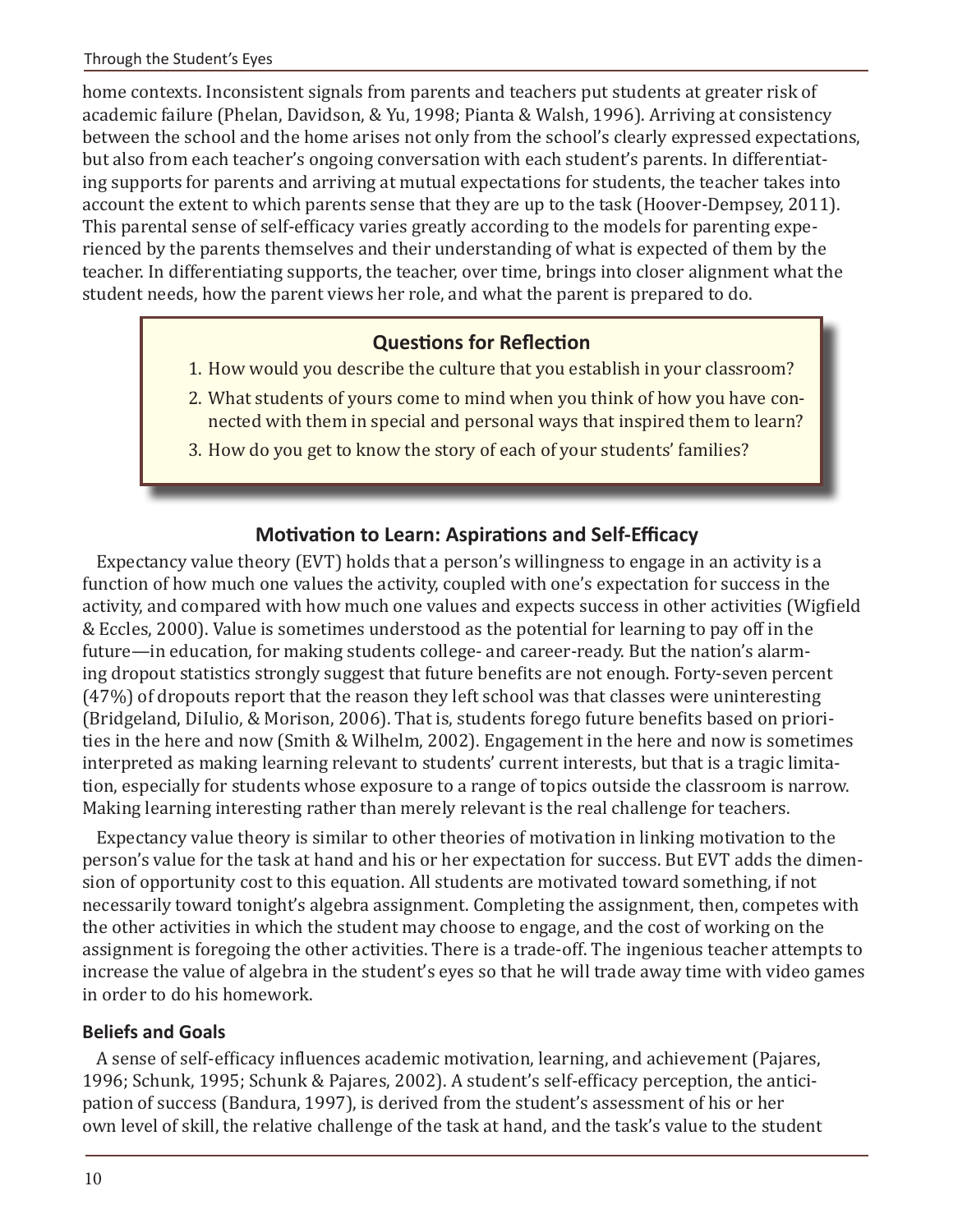(Csikszentmihalyi, 1990, 1993). Given a mindset that achievement is a consequence of effort and mastery and not fixed intelligence or social traits, as Dweck (2000) advises, we can look at other aspects of motivation to learn. Motivation research typically rests upon the interplay of beliefs and goals. Beliefs include mindset as well as values and a sense of personal efficacy in achieving a goal. Goal attainment includes both the immediate goal of achieving the learning task at hand and its connection to personal aspirations. Figure 2 is a simplified depiction of the relationships among a teacher's assignment, the student's motivational filter, and the desired student response.

#### **Figure 2: A Learning Task, Through the Student's Eyes**



 Seeing through a student's eyes how the value of a task is interpreted, Smith and Wilhelm's (2006) study of the literate lives of boys (both in school and out) quotes this student's perception of the value of what his teacher presents:

I mean, you are a teacher; I assume that you teach, I am going to assume—obviously you have some amount of homework, that there is going to be some amount of homework involved in teaching no matter what happens. That is a given, but my teachers will just give out thousands and thousands of pages of homework and expect that to teach you. They don't teach. It is just like do chapters, questions 1–5. And then they are going to assume that you know it because you do the questions 1–5 and even if you talk with somebody, you aren't going to know it. But if you actually get up there and teach it to people and ask questions they are going to know it. That is why [this] is stupid. (p. 16)

This student no doubt presents an exaggerated and biased view of teaching that is not typical, but it also demonstrates that a student's perception of the value of learning impacts the student's motivation for engagement. The student does not see a connection between his goals or aspirations and the teacher's assignments. Also, the student does not believe he has been taught, suggesting a diminished perception that he is up to the task.

## **Mindset and Motivation**

We sometimes forget that a child's behavior is influenced as much by what the child hopes for as what the child has experienced. Carol Dweck (2000) distinguishes between a student's assessment of his or her ability to achieve a performance goal or not based on the student's belief that goal attainment is a function of (a) "smartness," (b) current level of skill, or (c) ability to improve skill to achieve the goal. Though all students tend to view a learning challenge through the lens of their current level of skill to some extent, more successful students give greater weight to their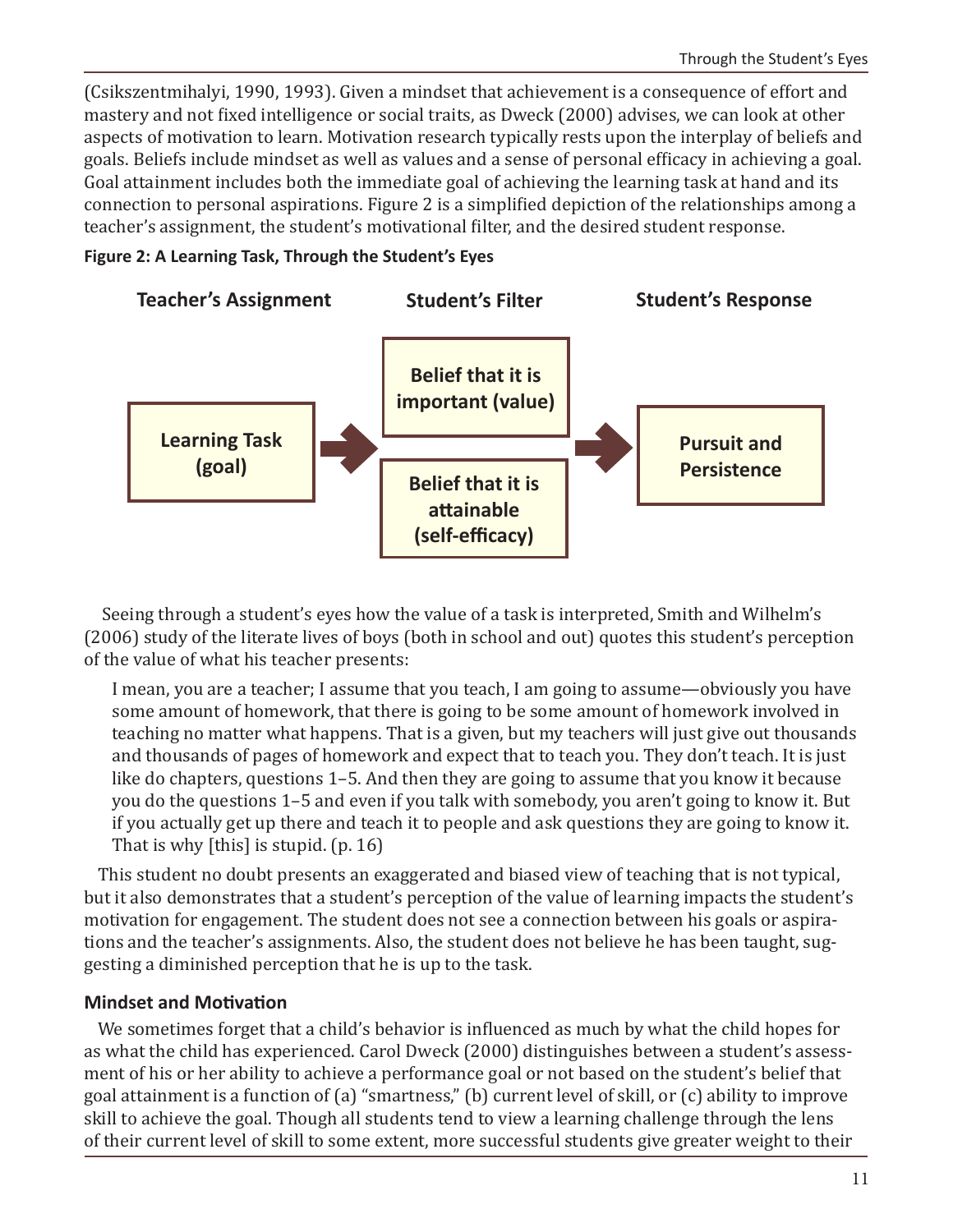#### Through the Student's Eyes

potential for improving skill, as opposed to their static "smartness," than less successful students. Dweck explains that a teacher's perceptions of a student's ability to achieve a performance goal also varies according to the teacher's reliance upon the student's past performance as the basis for judgment rather than a forward-looking anticipation that the student will change in a positive way.

Applying this logic to the achievement gap, Dweck describes the burden of "stereotype threat" that members of minority groups carry. Conscious of the low academic achievement ascribed to their "group," a student may attribute the cause to fixed qualities. To avoid a confirmation of the stereotype, a student may "make low-ability attributions for any difficulty [he or she] may be having, create distracting doubts when…trying to perform intellectually, or foster a defensive withdrawal of effort" (p. 37).

Connecting performance goals (learning tasks) to personal aspirations rather than to past performance or group stereotypes frees both the student and the teacher to engage in constructive learning. This appreciation for what Dweck calls "incremental intelligence," the notion that intelligence and the ability to achieve are not fixed but are incrementally improved, contributes to a student's motivation to learn and a teacher's more effective response to the student's learning needs. We tend to place great emphasis on data that demonstrate a student's past learning but give little attention to the power of aspiration to fuel incremental improvement.

Successfully linking academic performance with personal aspirations is more than helping a student envision his or her future (Hoge, Smit, & Crist, 1997); it is connecting that desired future to the tasks at hand. The desired future may be going to college and getting a good job, but the student must see the pathway on which the tiny steps of today's learning tasks lead to the aspirational results. More immediate goals, aligned with aspirations, are particularly relevant to student motivation to learn. Social and personal goals are as significant as academic goals, which means that teaching students social and personal skills contributes to the student's immediate desire for self-management and satisfying social relationships, competencies that readily align with longerrange aspirations.

In discussing motivation and aspiration, there is a tendency to slip into an easy discourse on selfesteem as the magic elixir. Dweck discredits the "self-esteem" approach that is exhibited through constant praise that weakens the student's resolve in mastering difficult tasks and in meeting life's challenges:

We want our children to have a basic sense of worth and to know that they have our respect and love, but after that, self-esteem is not something we give them. It is something that they are in charge of, and we can simply teach them how to live their lives so that they will experience themselves in positive ways. In this view, self-esteem is not a thing that you have or don't have. It is a way of experiencing yourself when you are using your resources well—to master challenges, to learn, to help others. (p. 128)

Brendtro, Brokenleg, and Van Bockern (2002) explain that self-confidence, a more reliable characteristic than self-esteem, is achieved through mastery, the satisfaction that comes with competence. "When the child's need to be competent is satisfied, motivation for further achievement is enhanced; deprived of opportunities for success, young people express their frustration through troubled behavior or by retreating in helplessness and inferiority" (p. 49). A healthy school culture provides many opportunities for a child to gain competence, to achieve mastery, to grow in the expectation that he can achieve that to which he aspires.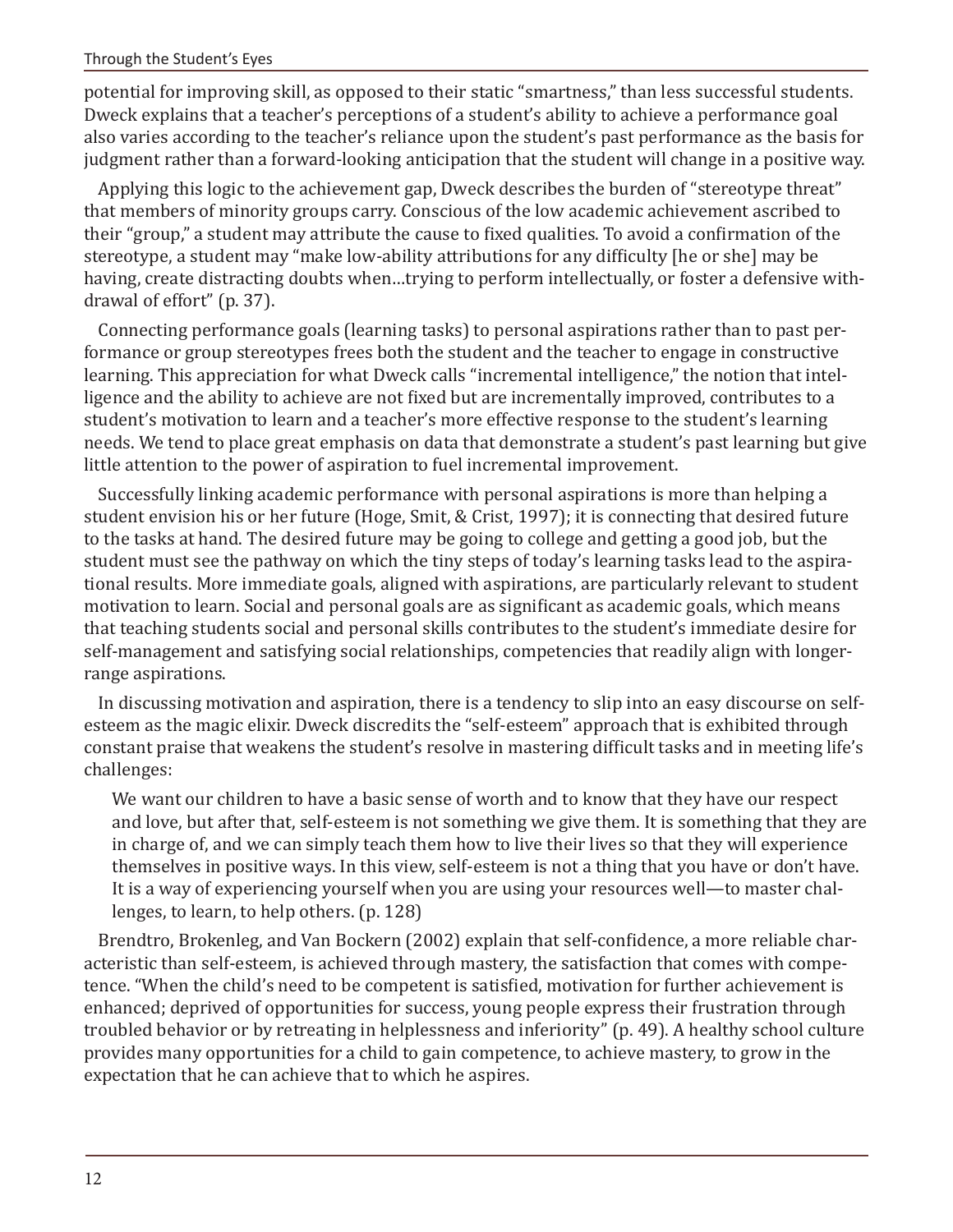## **Motivation to Master**

Teachers build students' motivation to learn by celebrating the end result—what the student now knows and can do (Brophy, 2004). The celebration arises from mastery and is not the same as the constant praise that Dweck warns against. Innovative technologies and new forms of measurement, analytics, and instructional methods enable students to track their own mastery and receive continuous reinforcement for it (Campbell, DeBlois, & Oblinger, 2007). Mastery itself can be the fuel of motivation and the goal to be attained. Some schools enable students to track their own progress on short-cycle (unit) tests, benchmark assessments, and teacher-determined mastery of objectives as a means for helping students set goals and see their progress toward their goals. With graphs that illustrate their progress, students clearly see the concrete results of their efforts, and this feedback is itself a motivating factor.

## **Aspiration as a Source of Motivation to Learn**

Aspiration as a driver of goal-directed behavior was a topic of interest for psychologists early in the 20th century, with studies aimed at measuring a person's level of aspiration in relation to that person's attainments in life (Quaglia & Cobb, 1996). Later in the century, that topic was superseded by studies of achievement motivation (McClelland, 1961,1978; McClelland, Atkinson, & Clark, 1949). In recent years, interest in aspiration as it relates to student motivation to learn has been revived by cognitive psychologists. Quaglia and Cobb (1996) define aspirations as "a student's ability to identify and select goals for the future, while being inspired in the present to work toward those goals" (p. 130). Jeynes (2010) found that parental guidance for their children to articulate aspirations, and their reinforcement of day-to-day behaviors in light of those aspirations, positively affects student achievement in school.

The student's connection between a future aspiration and a present goal is especially significant for teachers. Figure 2 shows the learning task as a goal, but a short-term goal is not the same as a personal aspiration. Figure 3 adds an aspirational dimension to this scheme.



## **Figure 3: Personal Aspiration Linked to Learning Task**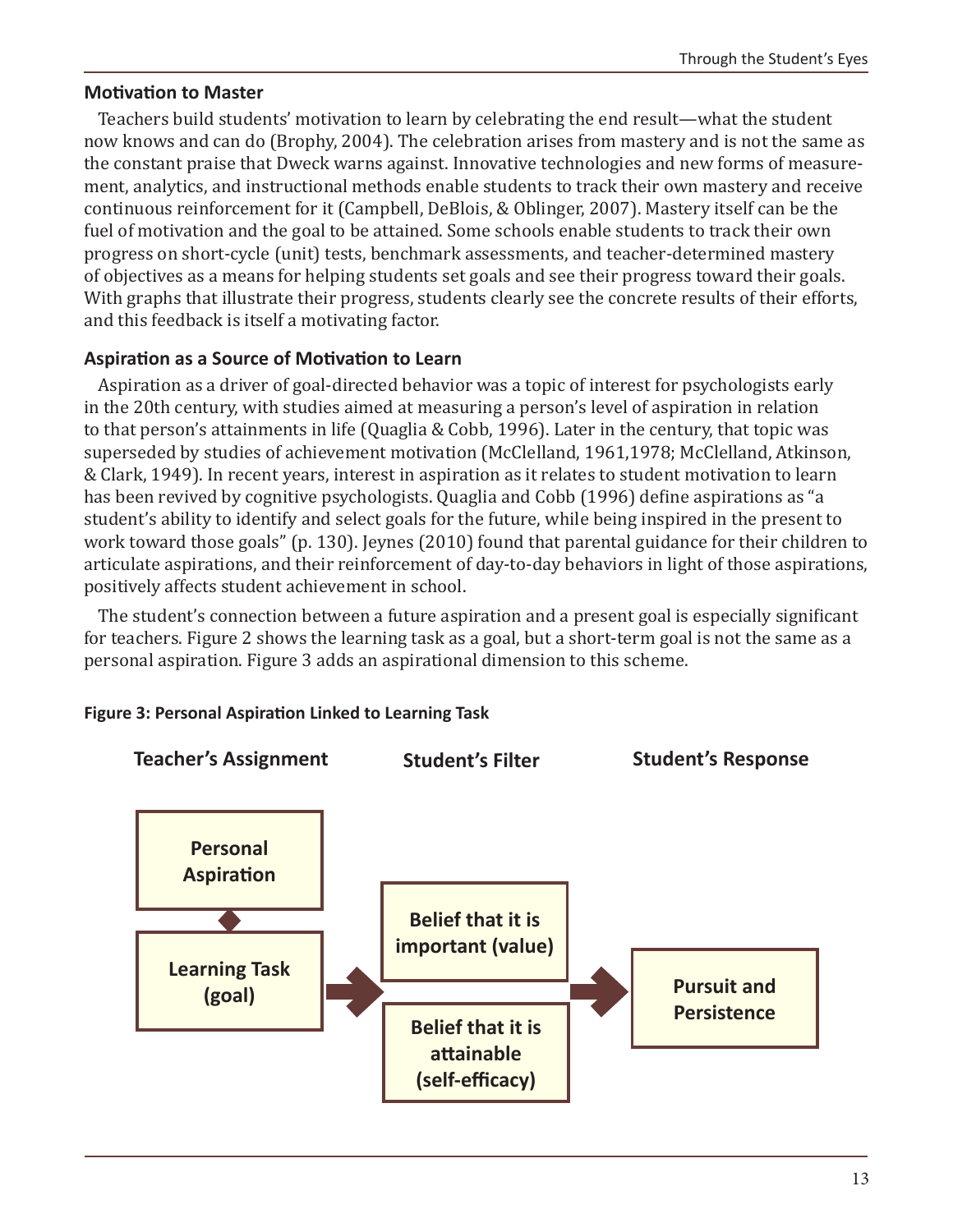An aspiration is a desired future state, a situation in which a person hopes to be. Most students have vague and ill-defined notions of their desired future states, so part of the teacher's job is to help them arrive at some clarity about their aspirations, realizing that such projections are, and should be, fluid. Class discussions and small group activities can include opportunities for students to express their aspirations and consider alternatives. Once a student has arrived at some clarity about his aspirations, the teacher can press the student to consider alternatives and then rank their current priority. Next, the student is asked to outline the pathway that will lead to the desired future states, leading back to this class. Finally, as the teacher differentiates learning tasks, she allows each student a choice in selecting among a few options. The teacher instructs students to select the option that is most consistent with the student's outlined pathway to reach her desired future state.

Teachers in schools that serve student populations in poverty, and often in cultural isolation, take on extraordinary challenges in fostering constructive mindsets, building student perceptions of self-efficacy, and elevating the value of learning by connecting it to personal goals and aspirations. Comparisons with other student subgroups (socioeconomic, ethnic, racial, for example) may be enlightening, but such comparisons may also distract school personnel from a sharp focus on the particular learning needs of their own students and their students' personal aspirations. Teachers' perceptions of a student's (or group of students') potential for learning affect their expectations for the students and their behavior in relationship with that student, but of equal (or perhaps greater) importance are a student's own aspirations and how these aspirations are heightened, clarified, and reinforced by that student's teachers and family.

## **Questions for Reflection**

- 1. What is your mindset about the malleability of intelligence and social competence?
- 2. What is the prevailing mindset of your colleagues about the malleability of intelligence and social competence?
- 3. What is the prevailing mindset of your students about the malleability of intelligence and social competence?
- 4. Do you see that some students are motivated by goals incompatible with their learning in school?
- 5. How do you help students clarify their aspirations and connect them to current learning goals?
- 6. How do you encourage students to value mastery for its own sake?
- 7. How do you individualize instruction to build each student's self-efficacy perception?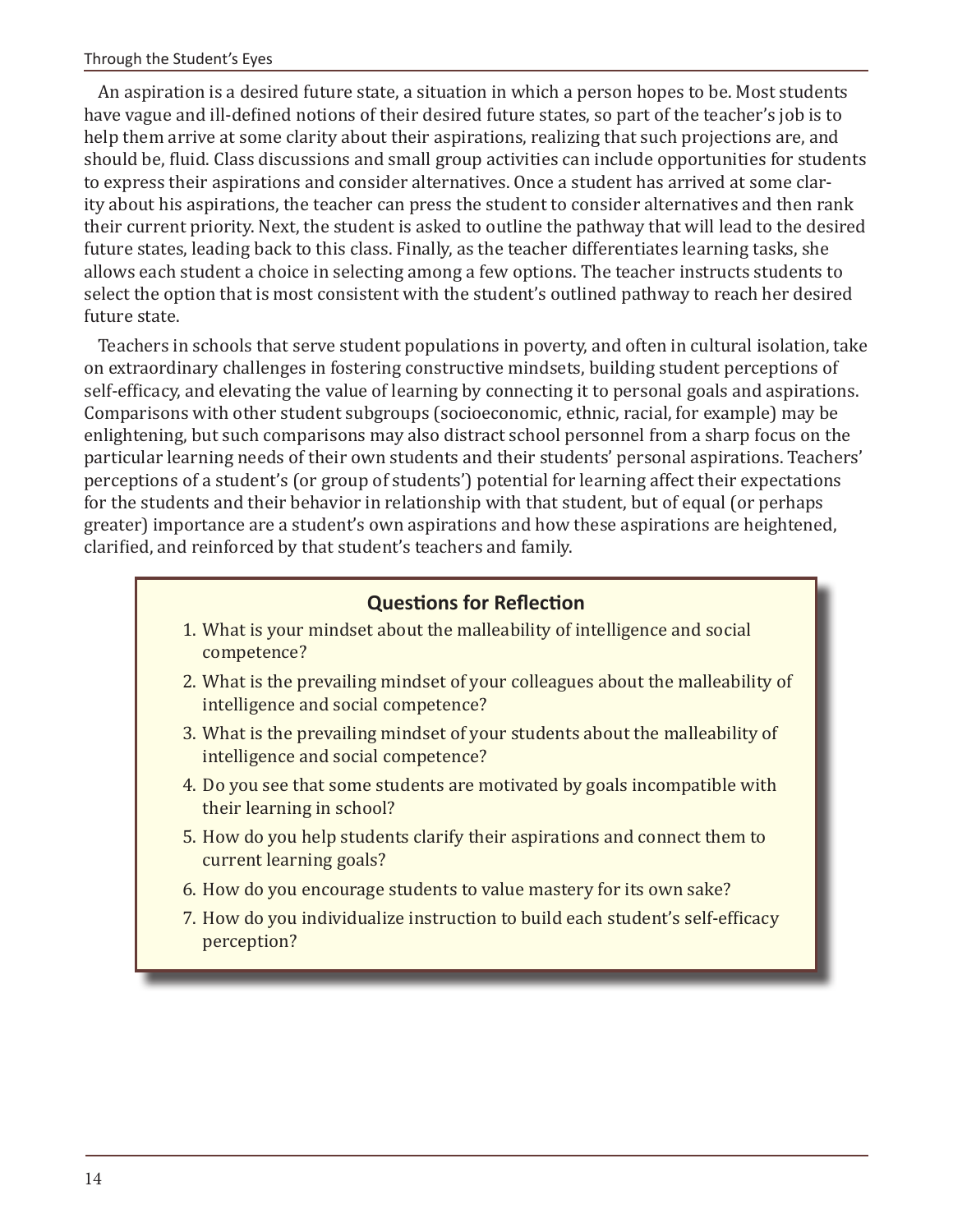## **Metacognitive Competencies**

Being motivated to learn does not ensure that the student knows how to learn effectively and efficiently. Metacognition is thinking about thinking, knowing what one knows, previewing what is to be learned, selecting the right strategies for mastery, and responding to feedback by making adjustments in strategies. Teachers who model a metacognitive approach to learning by "thinking out loud" benefit students (Wirth & Aziz, 2010) by promoting the learner's ability to know what he or she knows and to adapt learning strategies in order to reach desired ends. Cognitive research and "mind science" are producing new understandings about how a learner regulates learning activity, adjusts strategies, and solves problems. Samford University's Stephen Chew, a psychologist and expert on metacognition, has created a series of videos to explicitly teach students effective metacognitive skills (Chew, 2011). In 2011, Chew was named U.S. Professor of the Year by the Carnegie Foundation for the Advancement of Teaching.

It is important here to distinguish between learning strategies (approaches to mastery) and learning styles or preferences (modes of learning, such as visual, auditory, or kinesthetic). Hattie concludes his review of learning styles and preferences in his 2009 research synthesis with this: "Learning strategies, yes; enjoying learning, yes; learning styles, no" (p. 197). Brophy (2004) is equally skeptical of learning styles and preferences as considerations for teachers. "I do not see validity in the claims made by those who urge teachers to assess their students with learning style inventories and follow up with differentiated curriculum and instruction," Brophy writes. "The research bases supporting these urgings tend to be thin to nonexistent" (p. 345). Critics of learning styles and preferences, in addition to their assertion of the insufficient research for making such distinctions, express the need for students to exercise all of the available modes for learning rather than focusing on those assumed to be their preference.

The teacher builds students' metacognitive competencies in three ways, by (a) modeling metacognitive processes through "thinking out loud," questioning, and making appropriate attributions for success with mastery; (b) directly teaching learning strategies and including self-check routines into learning assignments; and (c) employing a variety of instructional modes to enable students to exercise multiple approaches to learning. In building students' metacognitive competencies, the teacher is giving her students a gift that lasts a lifetime. A student, confident in his ability to tackle a learning task with a full quiver of strategies, possesses the sense of self-efficacy that enables him to persist toward mastery.

## **Modeling, Questioning, and Attributions**

When presenting a new topic or learning objective, the teacher might model metacognition by assuming a contemplative stance and voicing her thinking process in addressing it:

Let's see, what do I already know about Ecuador before I try to understand its political system? Not much. Perhaps I should do a little research, maybe check out information on the Internet and review the chapter in the textbook. That would be a start. I will take some notes. I can highlight the parts about the political system. Then I can write a paragraph or two, in my own words, that will help me know if I am getting it.

The teacher can take a step beyond modeling by questioning students along the same lines:

So, we are learning about Ecuador's political system. What do you already know about Ecuador? How might you find more information to increase your background knowledge? How will you sort out the information that applies to Ecuador's political system? How will you work with this information and know that you have a good understanding of it?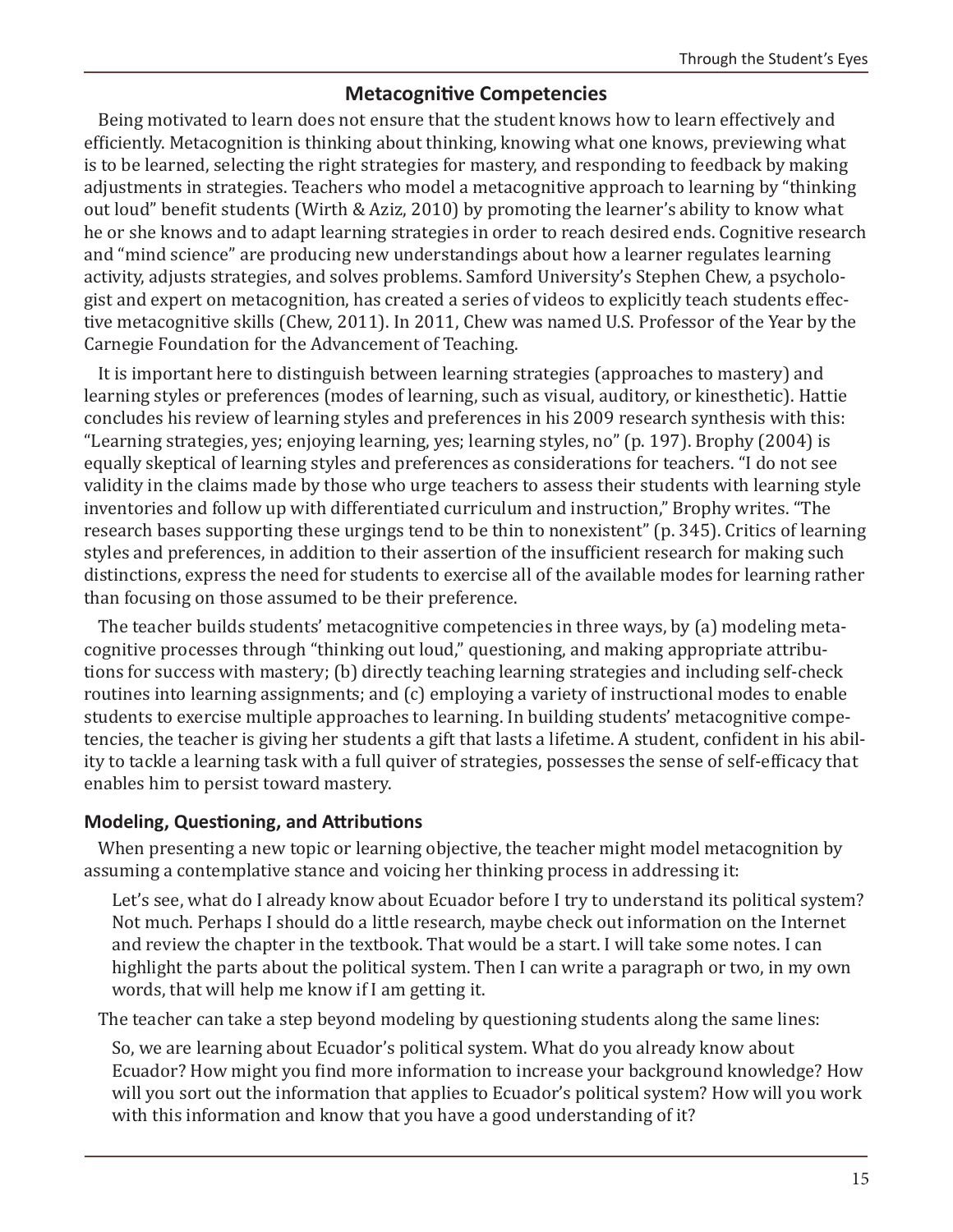Always the teacher attributes gains in understanding and mastery to effort and application of the right learning strategies. When recognizing a student's mastery or a student's struggle for mastery, the teacher is careful to not attribute the level of success to "smartness," but to hard work and wise selection of strategies.

## **Directly Teaching Metacognitive Skills**

To directly teach metacognitive skills, the teacher instructs students in various methods, such as accessing information, organizing material, taking notes, outlining, summarizing, determining what must be committed to memory, using mnemonic devices, self-checking for understanding, seeking help, and checking understanding with a peer. The teacher also incorporates tools into her assignments, such as a simple four-step approach:

- **1. defining the task:** What am I expected to learn, and what do I already know?
- **2. goal-setting:** How will I know when I have completed the task? What strategies will I apply?
- **3. applying learning strategies:** How will I use research, practice, questions, memorization, outlining, and other strategies?
- **4. monitoring:** What new information do I need? Is this a simple or difficult task? How do I approach it? How am I doing? Should I try a different strategy?

## **Multiple Modes of Instruction**

Varying the mode of instruction impacts the students' likely mastery of the content and exercises their learning strategies to build their skills with self-regulated learning. "When students do not learn in one method, it is more likely that it then needs to be re-taught using a different method; it will not be enough merely to repeat the same method again and again. We, as teachers, need to change if the students do not change in their learning" (Hattie, 2012, p. 96). The most common modes of instruction are:

- **a. teacher-directed**, whole class;
- **b. teacher-directed**, small group (typically homogeneous groupings);
- **c. student-directed**, small group (including peer-to-peer and cooperative learning);
- **d. technology-assisted** (which may be in combination with other modes);
- **e. independent** (individual assignments, with differentiation); and
- **f. homework** (including differentiated assignments).

It should be noted that the modes of instruction do not specify the nature of the assignment. For example, project-based learning typically resides within the modes of student-directed, small group, or independent work. Blended learning marries various modes with technology (online delivery) and differentiates through "some element of student control over time, place, path, and/ or pace" (Staker & Horn, 2012, p. 3).

Employing multiple modes of instruction is also a means for expanding students' interest. Many students do not enter the classroom with a strong current interest in algebra, so how does the teacher help the student acquire an interest in the subject? One way might be to point out the algebraic algorithms that video gamers employ, thus banking on the student's current interest in video games. The value of algebra is enhanced by its association with video games. Now, if the teacher can discover such a trigger for each student, she is home free. Maybe. Playing the video game may still be more attractive than solving quadratic equations, especially if algebra doesn't come easily for the student. Seldom does such an attempt at relevance have a lasting effect.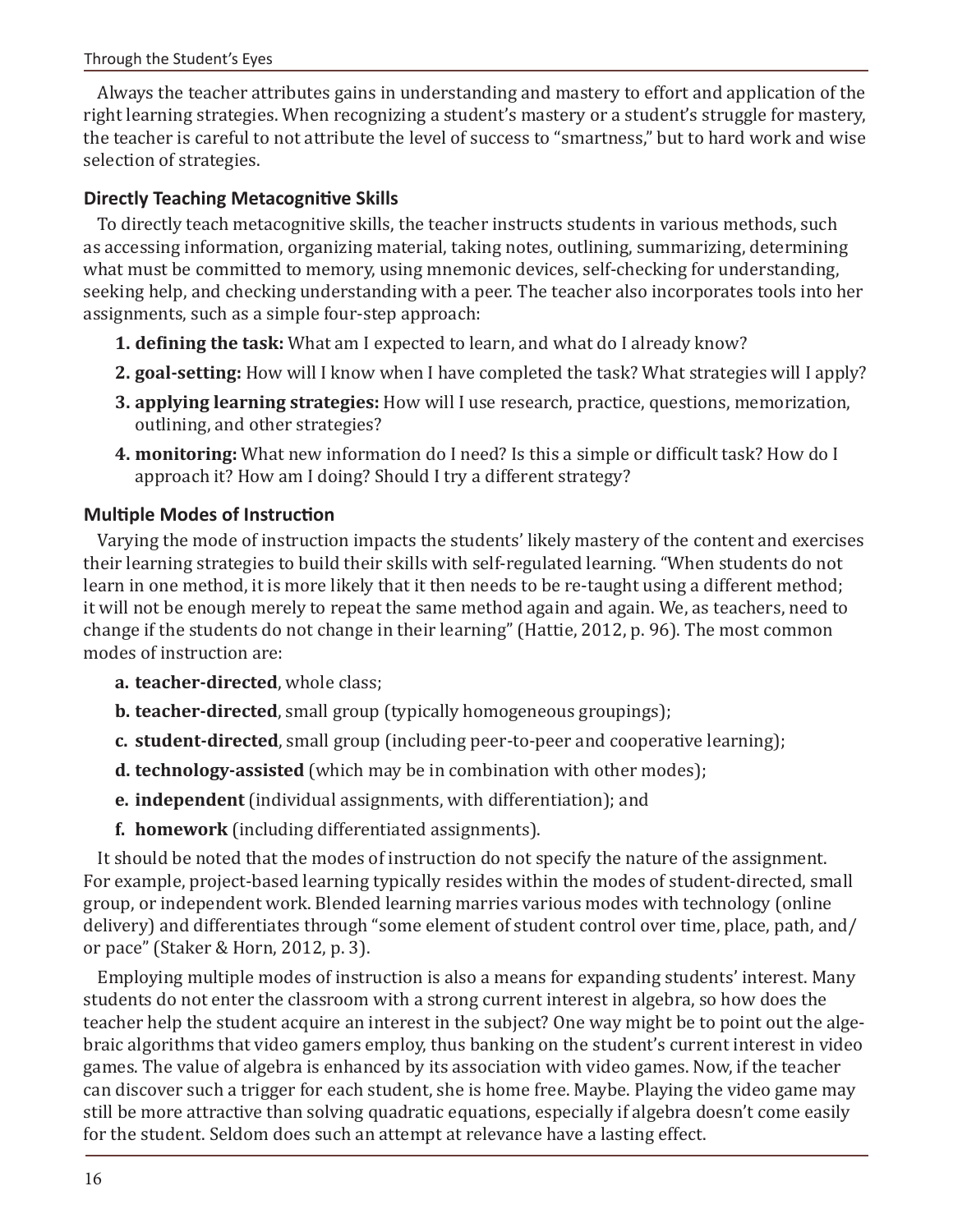Of more lasting effect would be to increase the student's interest in algebra itself rather than relying on the connection to the student's current interest in video games. For some students, the distant aspiration of success in college may stir interest in algebra as a necessary stepping stone. But for most students, such distant goals have minimal facility in motivating learning today. Stimulating interest in algebra and igniting the motivation to lock into its rigors might be achieved through the following three methods, demonstrating an intentional mixture of instructional modes:

- **1. Explicit instruction in small doses**. Explicit instruction calls to mind the math teacher lecturing away while scratching formulas on the white board until the class has ended and then sending students home to work their problems. That is explicit instruction in a large dose, uninterrupted by opportunities for students to respond and get feedback. Explicit instruction in small doses is an efficient way to present new material, and it can be delivered by the teacher with enough concentrated flare to keep the students engaged. Some quick questionand-answer drills will drive home the points and check for understanding. Then it is time for point two, see below.
- **2. Small group and independent work**. Following each small dose of explicit instruction, students can be grouped for several purposes. The teacher might pull together a few students for a teacher-directed small group to reteach and check understanding. Student-directed small groups include simple dyads and triads for peer learning and larger groups for cooperative learning. Of course, the groups need specific assignments to focus their work on the new material. Differentiated, independent work assignments include paper-and-pencil practice and computer-based practice. Again, the assignment is connected to the small dose of new material. Homework is another form of independent work and can be differentiated based on the teacher's assessment of each student's level of mastery. Differentiation allows the teacher to elevate the difficulty of the assignment for more advanced students and provide building-block work for students struggling with mastery.
- **3. Incentives and progress tracking**. The body of psychological research provides guidance on how and why appropriate incentives, used to increase and sustain learners' efforts, can foster learning (Hanushek & Jorgenson, 1996). Internet-based programs, including the much touted Khan Academy, use badges to reward students for their accomplishments, much as a video game would do. Incentives tied to near-term accomplishments provide frequent feedback to the students and reward their success. Rewarding success contributes to the student's motivation toward mastery, an end in itself. Student progress tracking, with charts and graphs, another Khan Academy technique, provides its own reinforcement for accomplishment and contributes to metacognitive competencies. Student progress tracking is also a bridge from extrinsic rewards, such as badges, to the intrinsic reward of mastery for its own sake.

The three instructional methods described above are meant to stimulate interest and enhance goal attainment through an incremental progression of new learning, practice, mastery, and reward. This approach is well suited for breaking the ice in accommodating a student to subjects and topics that are not initially of great interest, ratcheting up the student's confidence through acknowledged mastery, and setting the stage for more expansive exploration. Once that plateau of student readiness has been achieved, larger projects that require self-direction and discovery may be introduced. Still, the teacher must detect when it is time to return to the basics, especially when introducing new content that is foundational to informed exploration. Thus, the teacher's facile alternation of multiple modes of instruction is effective instruction, reinforcement for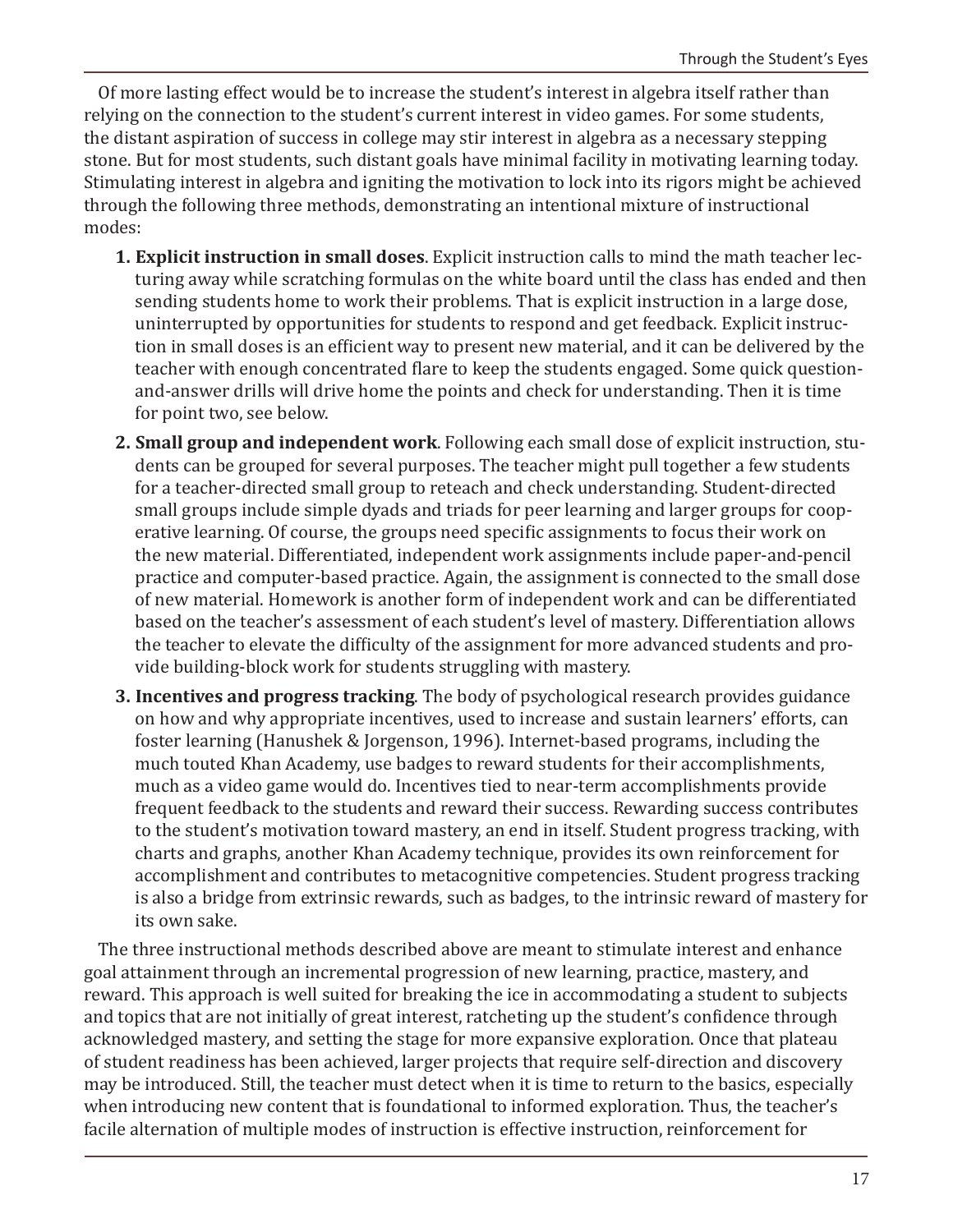metacognitive skills, and a means to increase students' interest in the topic and motivation to persist in mastering it.

## **Questions for Reflection**

- 1. Do you intentionally plan lessons to include "thinking out loud" to model metacognition?
- 2. Do you include metacognitive skills in your instructional plans?
- 3. How do you vary your instructional modes and assignments to exercise students' metacognitive skills?
- 4. How important are verbal attributions in forming students' understanding that mastery comes from effort and strategy rather than "smartness"?

## **Social and Emotional Competencies**

Children differ in ways other than their personal aspirations and facility with learning, of course. They differ in their skills in navigating social situations, making decisions, managing their emotions, and dealing with frustration. The difference, however, is not due to innate characteristics, and social and emotional competencies can be taught and learned. Through a student's eyes, the challenges of school work may seem no more daunting, and no more important, than relationships with family and peers. The tug and drain of emotion can distort a student's perception of his world and the demands it places on him. Surely, personalized learning should address the most personal aspects of a student's development.

For every student whose life is burdened and constricted by life circumstances, another student displays a resiliency that overcomes all obstacles. We can learn from the resilient ones and aid the others with what we have learned. Murphy (1987), as cited in Brendtro, Brokenleg, and Van Bockern (2002), characterized a resilient youth as one who:

- builds bonds with adults and peers based on care and mutual concern;
- thinks for him- or herself and can solve problems creatively;
- can tolerate frustration and manage emotions;
- avoids making other people's problems one's own;
- shows optimism and persistence in the face of failure;
- resists being put down and sheds negative labels; and
- has a sense of humor and can "forgive and forget" (p. 106).

Martin Brokenleg and his colleagues at Reclaiming Youth International (see the website link in the References), in their work to reclaim at-risk youth, root their philosophy in Native American tradition and culture. Their Circle of Courage® is a model of youth empowerment supported by research and consistent with Native philosophies of child care. The model is encompassed in four core values: belonging, mastery, independence, and generosity. The central theme of this model is that a set of shared values must exist in any community to create an environment that contributes to resiliency.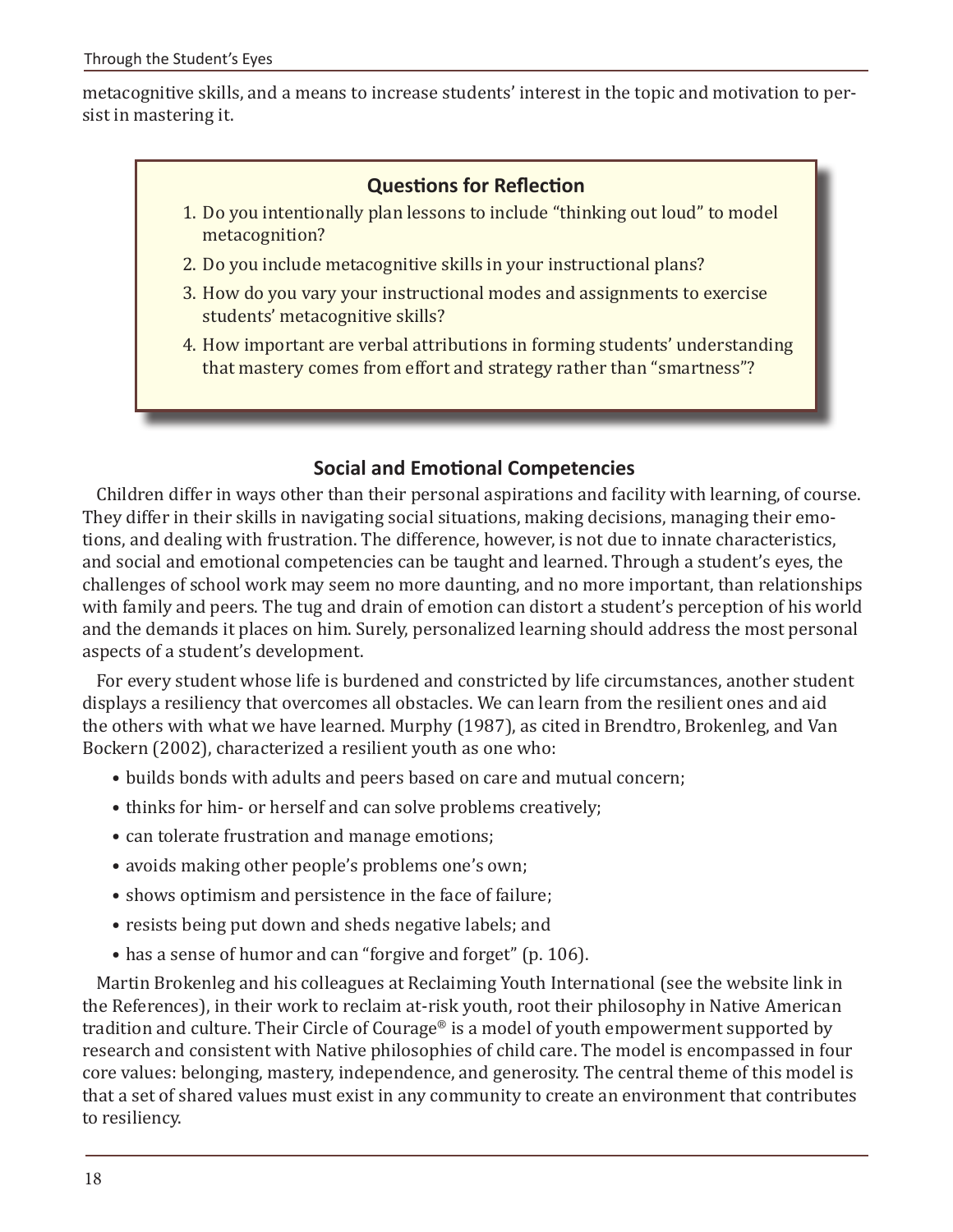Knowing the characteristics of a resilient youth and the values of a school and community culture that fosters resiliency does not automatically translate into a formula for building resiliency in less resilient youth. These characteristics are laudable aims for all children and are consistent with social and emotional competencies as advanced by the Collaborative for Academic, Social, and Emotional Learning (CASEL). Founded by Daniel Goleman in 1994 and now headed by Roger Weissberg, CASEL promotes evidence-based programs for social and emotional learning (SEL) and explicitly connects SEL to academic learning. According to CASEL:

SEL teaches the skills we all need to handle ourselves, our relationships, and our work, effectively and ethically. These skills include recognizing and managing our emotions, developing caring and concern for others, establishing positive relationships, making responsible decisions, and handling challenging situations constructively and ethically. They are the skills that allow children to calm themselves when angry, make friends, resolve conflicts respectfully, and make ethical and safe choices. (2007, p. 1)

CASEL summarizes its aims as the pursuit of five core competencies:

- a. self-awareness;
- b. self-management;
- c. social awareness;
- d. relationship skills; and
- e. responsible decision-making (n.d.).

CASEL asserts that these competencies can be explicitly taught, reinforced through the school's culture, and evidenced in children's behavior.

Durlak and colleagues (2011) conducted a meta-analysis of research on social and emotional learning programs and their impact on academic as well as social and emotional learning. They found that schools' intentional implementation of evidence-based social and emotional learning programs not only improved social and emotional competencies but also yielded an 11-percentilepoint gain in academic achievement. The study's authors outlined four conditions that are foundational to successful social and emotional programs and approaches:

- 1. peer and adult norms for high expectations and support for academic success;
- 2. caring, teacher–student relationships;
- 3. student engagement through the teacher's classroom management practices and cooperative learning; and
- 4. safe and orderly environments that teach, encourage, and reinforce positive behaviors.

Again, the teacher–student relationship is central to the advancement of social and emotional competencies, but that relationship must be evidenced in intentional, programmatic efforts to build and reinforce social and emotional skills. A school culture that provides an overlay of emphasis on the interrelationship and importance of academic, social, and emotional development enables individual teachers (and all teachers) to implement social and emotional learning in their classrooms.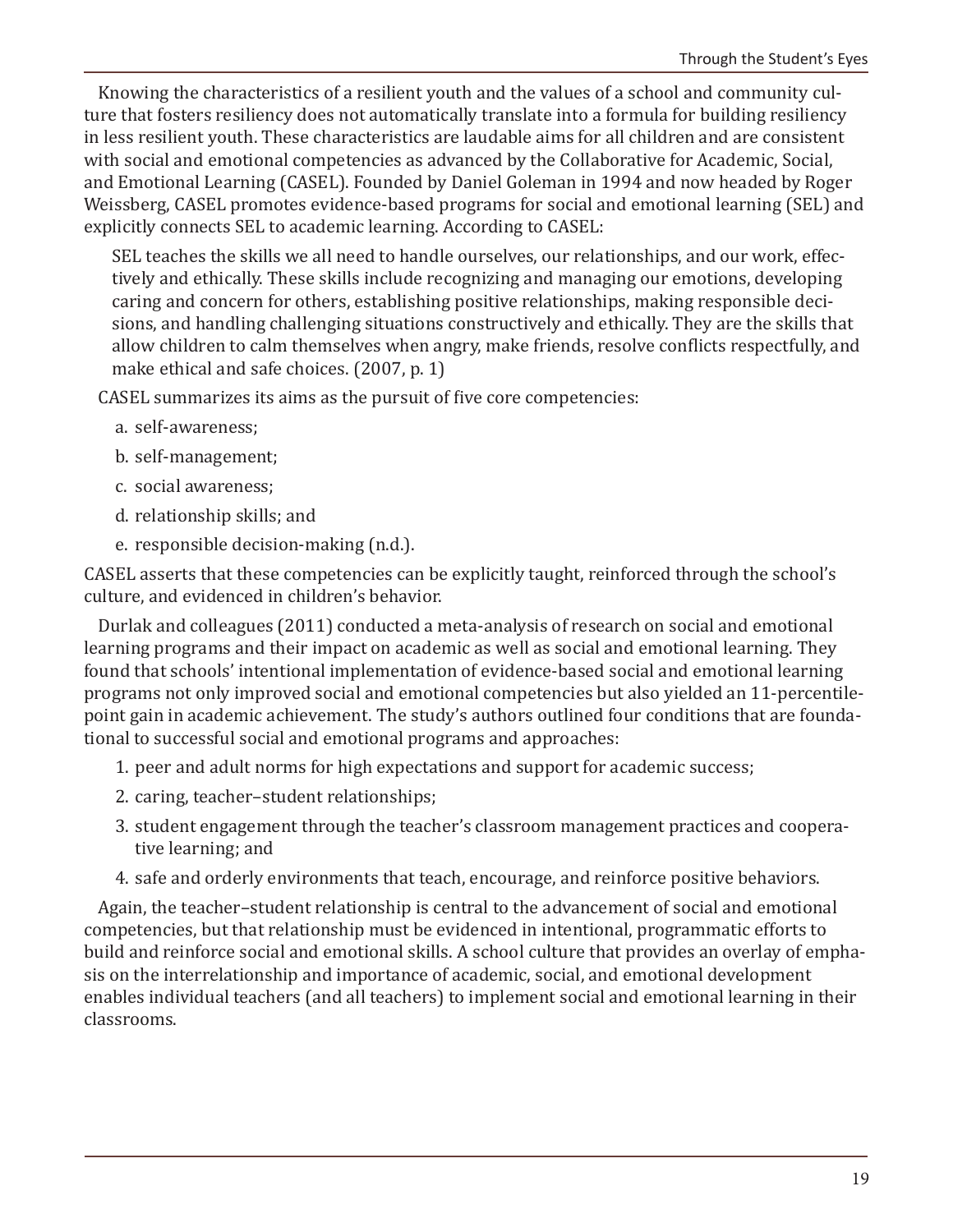## **Questions for Reflection**

- 1. What do you think about intentional fostering of values such as belonging, independence, mastery, and generosity?
- 2. How are social and emotional competencies taught and reinforced in your classroom?
- 3. What students of yours come to mind when you think of social and emotional barriers that inhibit their school learning and personal development?
- 4. How have you intentionally contributed to the social and emotional learning of particular students?

## **Lesson Plan Template for Personalized Learning**

Personalized learning is a concept advanced from the more fundamental ideas of individualization and differentiation. Individualized instruction is paced according to the learning needs of different learners, as in mastery learning (Bloom, 1971). Differentiated instruction is tailored to the interests and readiness of different learners and guided by what research shows is best for students like them (Tomlinson, Brimijoin, & Narvaez, 2008). Personalized instruction encompasses both individualization and differentiation, adapting for both pace and approach. Personalized instruction also adapts learning objectives and content as well as method and pace, remaining cognizant of the objectives' relationship to content standards (U.S. Department of Education, 2012). This practice guide expands upon this narrow definition of personalized learning by adding the elements of teacher–student–family relationships, motivation to learn (aspiration and self-efficacy), metacognitive competencies, and social and emotional competencies.

This practice guide introduces a definition and framework for personalized learning that includes five large concepts: relational suasion, motivation, metacognition, social and emotional learning, and differentiation. There is far more for teachers to know about these concepts than has been presented here. Personalized learning also requires a huge investment in the teacher's instructional planning, most efficiently achieved in highly functioning teacher instructional teams. This teaming requires significant training for the teachers, time for planning, and rigorous instructional systems and processes.

While teachers are boning up on the five concepts in the personalized learning framework and finding time for heavy-duty team planning, personalized learning can be jump-started in the school through the use of a lesson plan template. If teachers use the template to design one lesson a week, they get their feet wet with personalized learning and have experience to share with each other.

The following pages offer a template for teachers to apply in developing lesson plans that include key elements of personalized learning: (a) implications for the student's aspirations, (b) application of metacognitive skills, and (c) social and emotional aspects of learning. The lesson plans will include multiple instructional modes. This lesson plan template assumes the teacher has previously discussed the idea of personal aspirations with students and has established classroom management procedures for transitioning between instructional modes.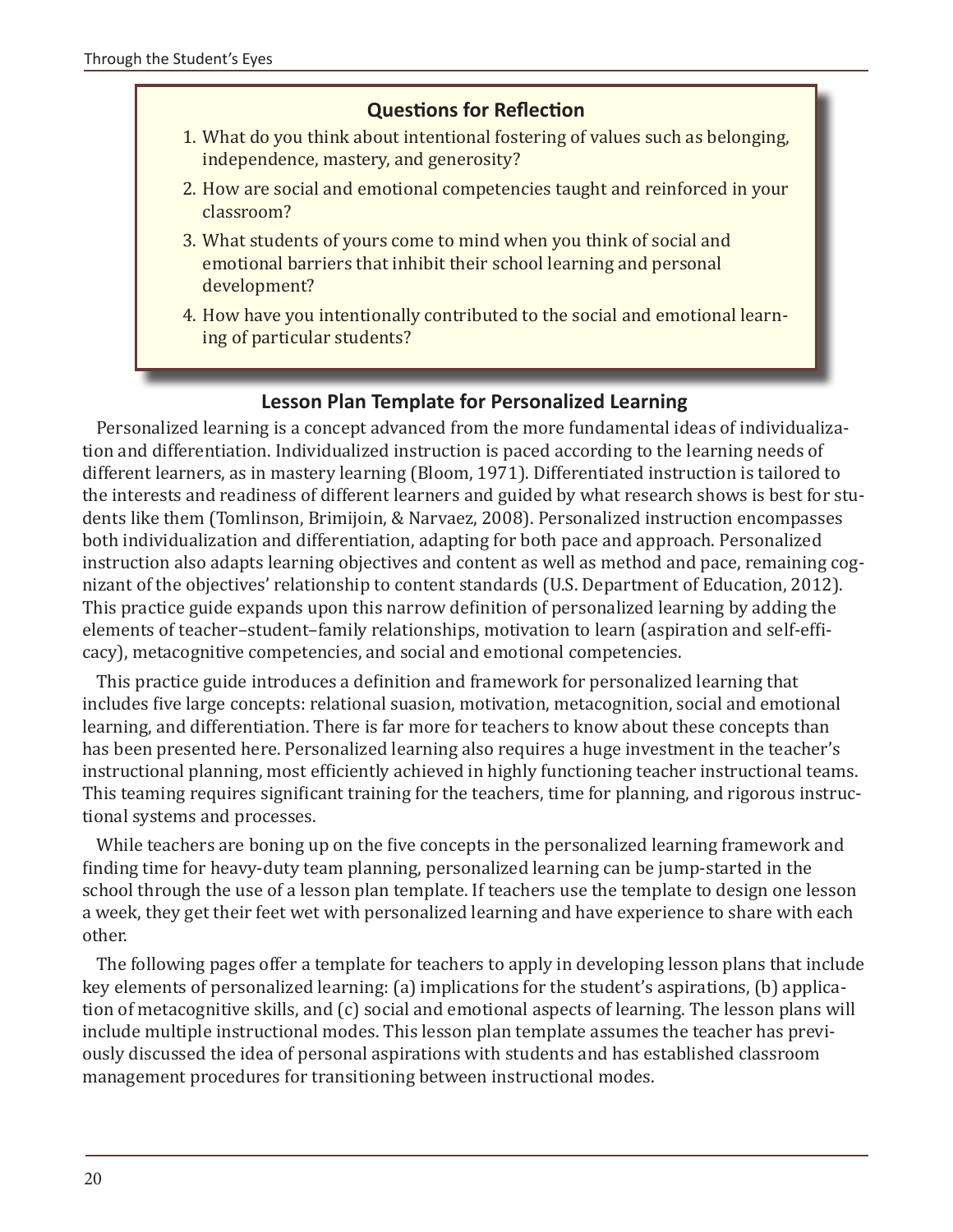## **Personalized Learning Lesson Template For a Lesson in Two 45-Minute Sessions With Explanations**

Date:

| Subject:      |
|---------------|
| Lesson Title: |
|               |

**Session 1**

## A. **Defining and Aligning the Lesson**

| Standard(s) / Grade-level Benchmarks<br><b>Addressed</b> | Short reference to standards/benchmarks addressed.                                                                                                                                                                                                                                                                                                                                                  |
|----------------------------------------------------------|-----------------------------------------------------------------------------------------------------------------------------------------------------------------------------------------------------------------------------------------------------------------------------------------------------------------------------------------------------------------------------------------------------|
| Objective (Student will be able to )                     | Aligned with the standards/benchmarks.                                                                                                                                                                                                                                                                                                                                                              |
| <b>Criteria for Mastery</b>                              | How teacher and student will know that objective is<br>met.                                                                                                                                                                                                                                                                                                                                         |
| <b>Social/Emotional Learning</b>                         | Consider CASEL's five SEL competencies and/or RYI's<br>four core values; how might one or more be inten-<br>tionally addressed in this lesson? Consider the con-<br>nection to the lesson's objective, your comments and<br>instructions for students, the student-directed group<br>activities. On other lessons, make an SEL objective the<br>primary objective and connect to academic learning. |

## **B. Whole-Class Presentation and Engagement (20 minutes)**

|                                     | <b>Notes</b>                                                                                                                                                                                                                                                                                                                                                                    |
|-------------------------------------|---------------------------------------------------------------------------------------------------------------------------------------------------------------------------------------------------------------------------------------------------------------------------------------------------------------------------------------------------------------------------------|
| <b>Behavior Check</b><br>(1 minute) | Set the psychological climate in the classroom; cue students to focus in;<br>reinforce attentive behaviors. Be sure homework has been collected. A<br>behavior check may be repeated later in the class period to reinforce<br>engaged learning.                                                                                                                                |
| <b>Review</b><br>(1 minute)         | To connect prior learning with new learning, briefly review previous les-<br>sons as a bridge to the new lesson.                                                                                                                                                                                                                                                                |
| <b>Think (Story)</b><br>(3 minutes) | As a "hook" to stimulate interest in the topic, tell a brief story that<br>includes a nugget of the lesson topic. A story includes one or more char-<br>acters, sets the stage in the beginning, presents a problem in the middle,<br>and resolves the problem in the end. At the end of the story, briefly state<br>what the students will learn in this lesson-the objective. |
| <b>Know</b><br>(10 minutes)         | Directly teach the lesson, "thinking out loud" to reveal your metacogni-<br>tive strategies as you go. Pepper the presentation with a few questions<br>to stimulate student engagement with the topic, but maintain an active<br>pace.                                                                                                                                          |
| <b>Show</b><br>(5 minutes)          | Find out what students have learned and rehearse their learning<br>through questions and responses, verbal drills, recitations, or a quiz<br>game. Reiterate metacognitive strategies by asking students to self-<br>check what they have learned.                                                                                                                              |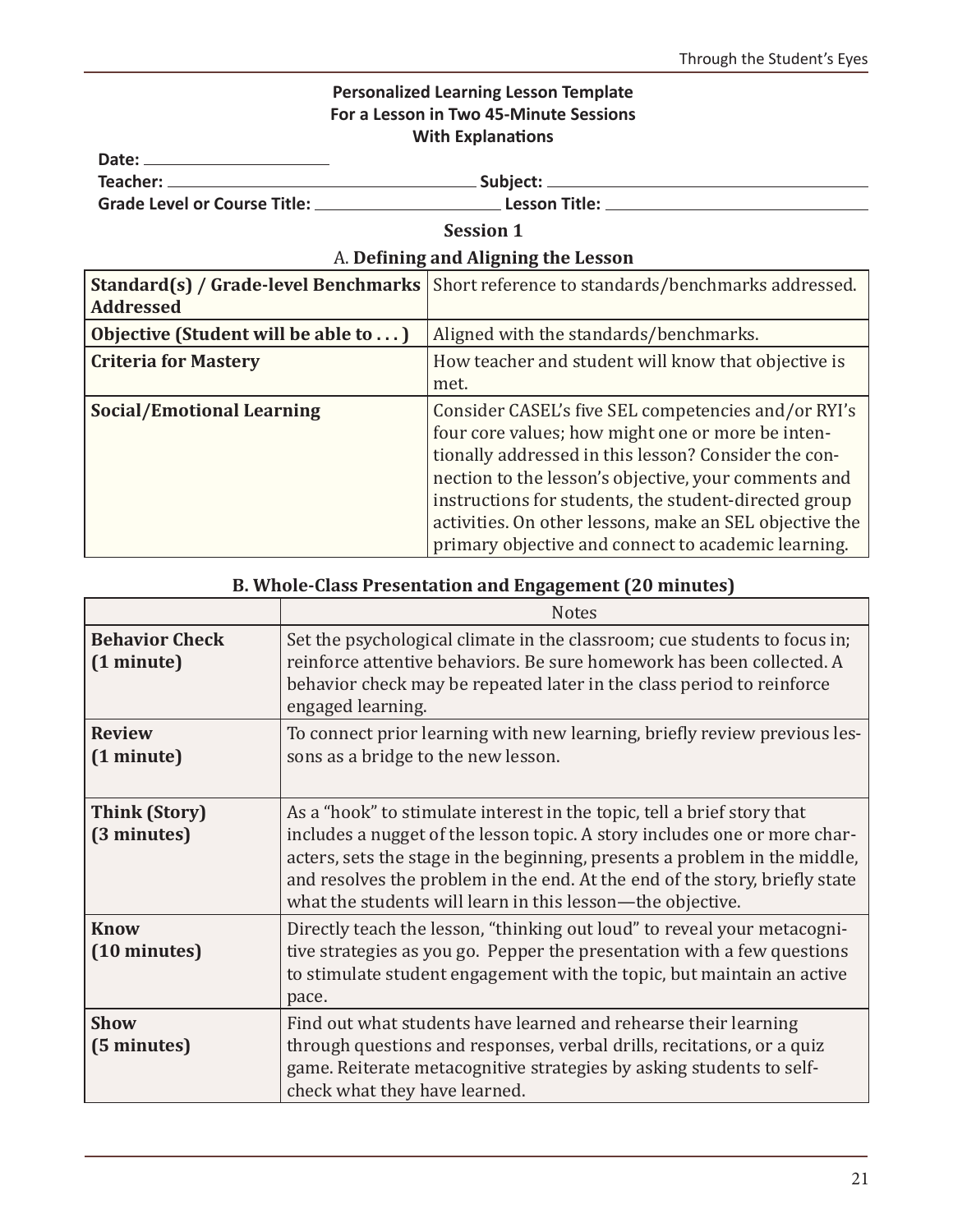|                                  | <b>Notes</b>                                                                                                                                                                                                                                                                                                                                                                                                     |
|----------------------------------|------------------------------------------------------------------------------------------------------------------------------------------------------------------------------------------------------------------------------------------------------------------------------------------------------------------------------------------------------------------------------------------------------------------|
| <b>Purpose</b>                   | In a student-directed group, the teacher provides the group of<br>students with instructions, and the group does the work. The<br>teacher will establish and explain the group's goal, and it will<br>include the opportunity for each student to express how the<br>lesson/topic of the day is useful to that student's personal aspi-<br>rations. During group time, the teacher moves about the room,         |
| <b>Instructions</b>              | reinforcing positive group behaviors, clarifying the goal, but<br>not intruding on the conversation. The teacher's instructions<br>include the topic and goal to get started. The topic is related<br>to the objective for the lesson. The goal is what the group is to<br>achieve together. Consider the integration of social/emotional<br>learning. It is a good idea for the goal to be a work product, such |
| <b>Group Goal (Task/Product)</b> | as a drawing or paragraph summary of the group's conclusions.<br>However, there should be individual accountability determined<br>for completion of the goal. Optimum work habits are reinforced<br>by the teacher who monitors the progress while offering guid-<br>ance, corrections, and coaching. Instructions may be written or<br>given verbally.                                                          |

## **C. Student–Directed Groups of 3 Students Each (10 minutes)**

## **D. Differentiated Independent Work (10 minutes): Student Choice**

|                                | <b>Notes</b>                                                            |
|--------------------------------|-------------------------------------------------------------------------|
| <b>Activity 1 Instructions</b> | For this first session in the lesson, each student chooses one of three |
|                                | assignments. The assignments are differentiated by topic. The students  |
|                                | are asked to select the assignment that is of most personal interest,   |
| <b>Activity 2 Instructions</b> | which the teacher may explain is connected with the student's aspira-   |
|                                | tions. Consider the integration of social/emotional learning. Work is   |
|                                | collected and used as a formative assessment to determine teacher-      |
| <b>Activity 3 Instructions</b> | assigned differentiation in session 2. The independent work may         |
|                                | include technology-assisted work, pencil and paper, or other work       |
|                                | done by the individual student.                                         |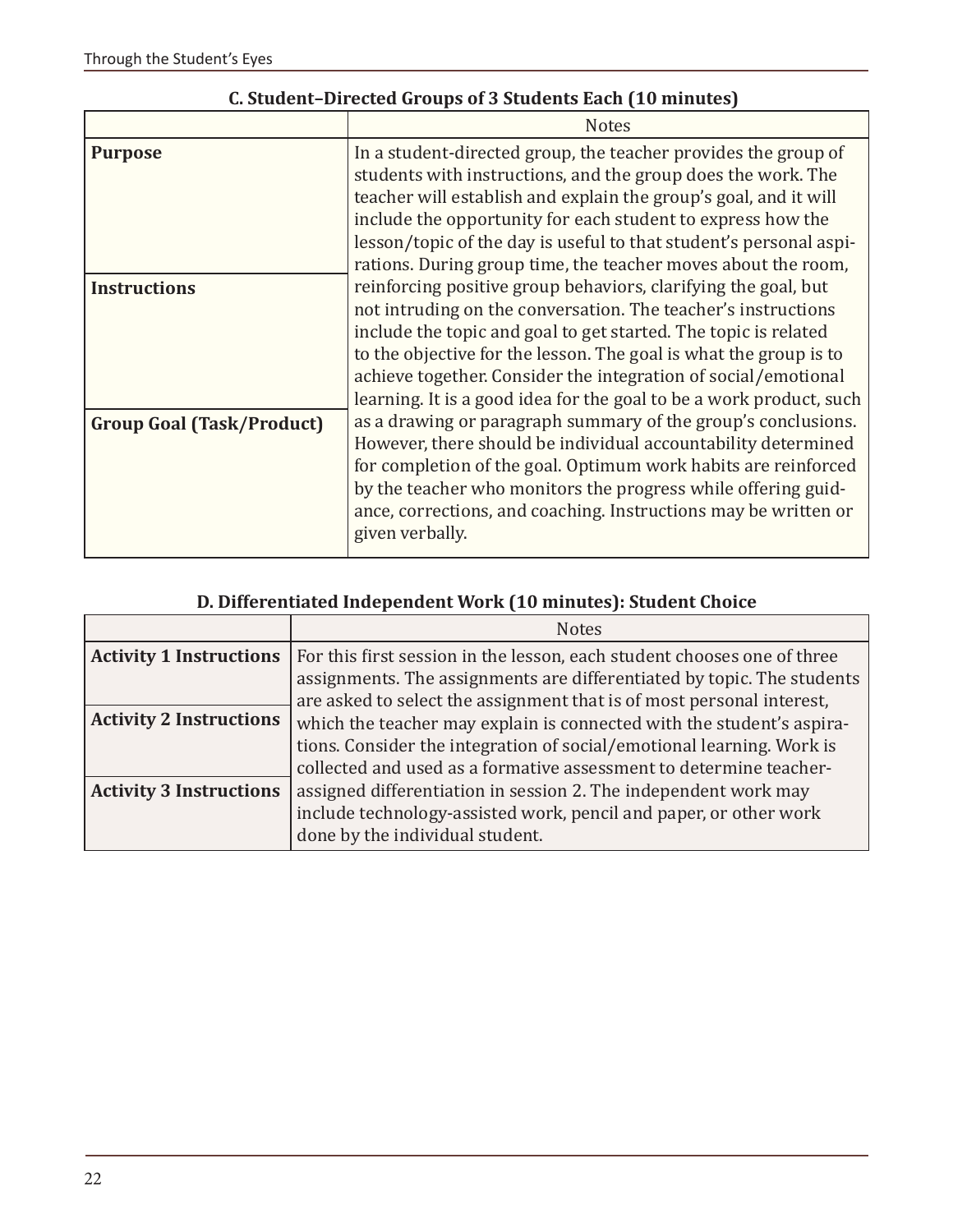|                     | <b>Notes</b>                                                                                                                                                                                                                                                                                                          |
|---------------------|-----------------------------------------------------------------------------------------------------------------------------------------------------------------------------------------------------------------------------------------------------------------------------------------------------------------------|
| <b>Instructions</b> | The teacher restates the objective and asks each student to record in the student<br>portfolio if he/she thinks he/she has mastered the objective. A simple chart to<br>track for each objective:                                                                                                                     |
|                     | I got it                                                                                                                                                                                                                                                                                                              |
|                     | I need to learn more                                                                                                                                                                                                                                                                                                  |
|                     | I need more help from the teacher                                                                                                                                                                                                                                                                                     |
|                     | In primary grades, the teacher may assist the student in checking the response<br>on the chart, and the chart may be columns of symbols rather than words. In<br>upper grades and high school, the teacher may institute a more sophisticated<br>charting and graphing of mastery for each of the lessons/objectives. |

## **E. Self–Check and Tracking (5 minutes)**

## **F. Engaging the Family**

|                     | <b>Notes</b>                                                                                                                                                                                                                                                                                                                                                                                                                                                                                      |
|---------------------|---------------------------------------------------------------------------------------------------------------------------------------------------------------------------------------------------------------------------------------------------------------------------------------------------------------------------------------------------------------------------------------------------------------------------------------------------------------------------------------------------|
| <b>Purpose</b>      | The homework assignment for this lesson requires the student to interact with                                                                                                                                                                                                                                                                                                                                                                                                                     |
| <b>Instructions</b> | one or more adults in the home. A typical assignment would be to explain to the<br>family member(s) the lesson of the day and the student's connection to his/her<br>aspirations. Consider aspects of social and emotional learning. The next day, the<br>student briefly notes in his/her portfolio the name(s) of the family member(s)<br>and a reflection on the conversation. In primary grades, the teacher may ask stu-<br>dents to tell about their conversations rather than record them. |

**Session 2**

## **A. Whole-Class Presentation and Engagement (15 minutes) (Re-teaching)**

| <b>Notes</b>                                                              |
|---------------------------------------------------------------------------|
| Same steps in this presentation as in session 1, but briefer, re-teaching |
| and hitting the high points.                                              |
|                                                                           |
|                                                                           |
|                                                                           |
|                                                                           |
|                                                                           |
|                                                                           |
|                                                                           |
|                                                                           |
|                                                                           |
|                                                                           |
|                                                                           |
|                                                                           |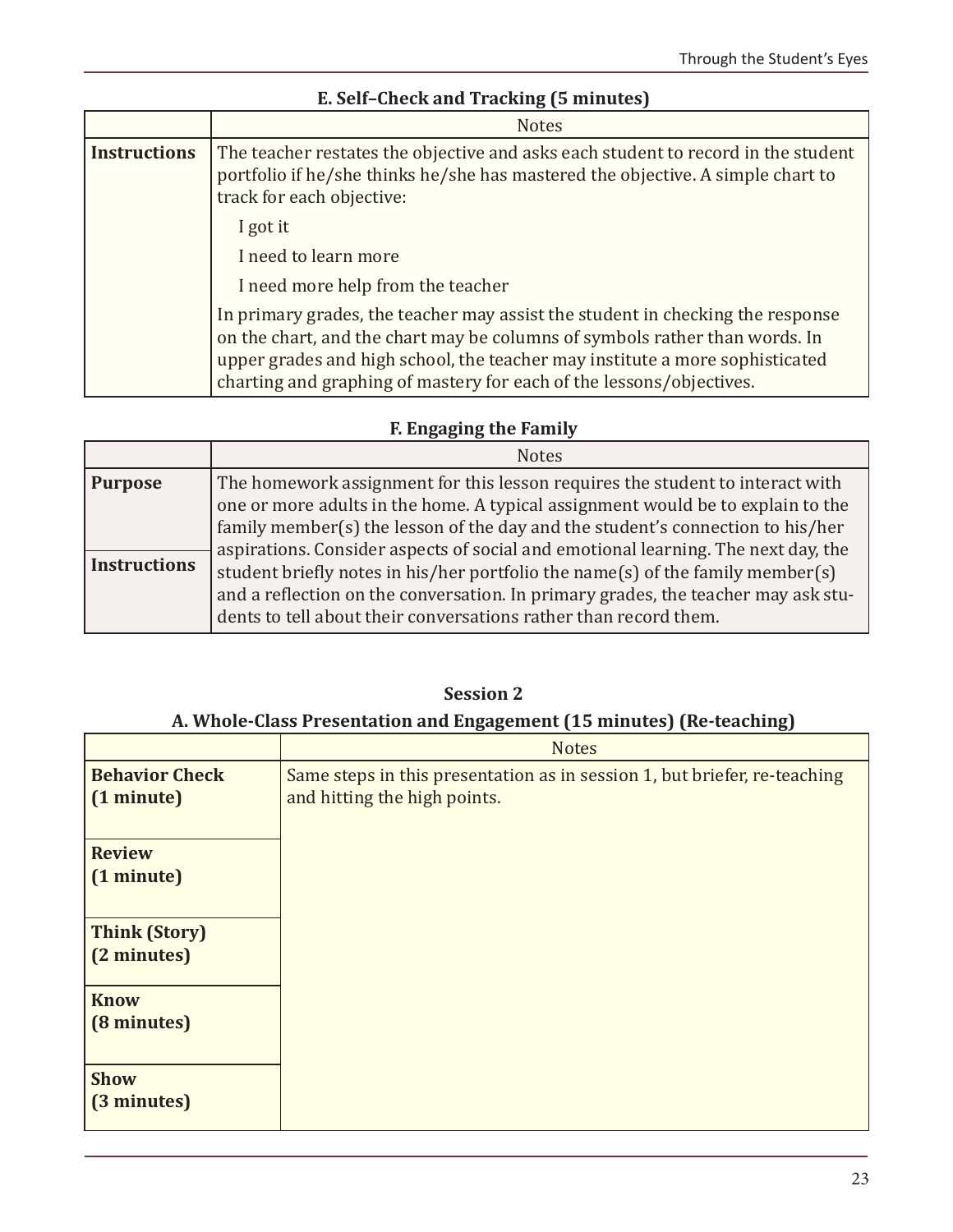|  | B. Student-Directed Groups of 3 Students Each (10 minutes) |  |
|--|------------------------------------------------------------|--|
|  |                                                            |  |

|                                  | <b>Notes</b>                                                                                                       |
|----------------------------------|--------------------------------------------------------------------------------------------------------------------|
| <b>Purpose</b>                   | Mix the groups so that students are with different students than                                                   |
| <b>Instructions</b>              | in session 1. Different activity than in session 1. Also consider<br>the integration of social/emotional learning. |
| <b>Group Goal (Task/Product)</b> |                                                                                                                    |

## **C. Differentiated Independent Work (15 minutes): Teacher Assigned**

|                               | <b>Notes</b>                                                                                                                                                                                                                                                                                            |
|-------------------------------|---------------------------------------------------------------------------------------------------------------------------------------------------------------------------------------------------------------------------------------------------------------------------------------------------------|
| <b>Activity 1</b>             | Based on teacher's observations and formative assessment from ses-                                                                                                                                                                                                                                      |
| (Enhanced)                    | sion 1, the teacher creates three activities, each aimed at the objective.                                                                                                                                                                                                                              |
| <b>Activity 2</b><br>(Target) | The enhanced activity is for students showing early mastery; the target<br>activity is for students showing adequate progress; and the prerequi-<br>site activity is for students needing a building step to reach target mas-<br>tery. Use Bloom's Taxonomy to differentiate the three activities. The |
| <b>Activity 3</b>             | independent work may include technology-assisted work, pencil and                                                                                                                                                                                                                                       |
| (Prerequisite)                | paper, or other work done by the individual student. Also consider the                                                                                                                                                                                                                                  |
|                               | integration of social/emotional learning. With additional preparation,                                                                                                                                                                                                                                  |
|                               | the teacher may provide a choice of activities within each of the three                                                                                                                                                                                                                                 |
|                               | groups. The work is collected, used as additional formative assessment,                                                                                                                                                                                                                                 |
|                               | and may be counted toward the student's grade.                                                                                                                                                                                                                                                          |

## **D. Self–Check and Tracking (5 mintes)**

|                     | <b>Notes</b>                                             |
|---------------------|----------------------------------------------------------|
| <b>Instructions</b> | Same as in session 1. Then ask students to compare their |
|                     | results between the two sessions.                        |

## **E. Homework (Differentiated)**

|                     | <b>Notes</b>                                                            |
|---------------------|-------------------------------------------------------------------------|
| <b>Assignment 1</b> | Based on teacher's observations and formative assessment from ses-      |
| (Enhanced)          | sion 1, the teacher creates three assignments, each aimed at the objec- |
|                     | tive. The enhanced assignment is for students showing early mastery;    |
| <b>Assignment 2</b> | the target assignment is for students showing adequate progress; and    |
| (Target)            | the prerequisite assignment is for students needing a building step to  |
|                     | reach target mastery. This may be graded work, depending upon the       |
| <b>Assignment 3</b> | teacher's practices, and should be checked, marked with comments,       |
| (Prerequisite)      | and promptly returned to the students. The assignment may include       |
|                     | technology-assisted work, pencil and paper, or other work done by the   |
|                     | individual student.                                                     |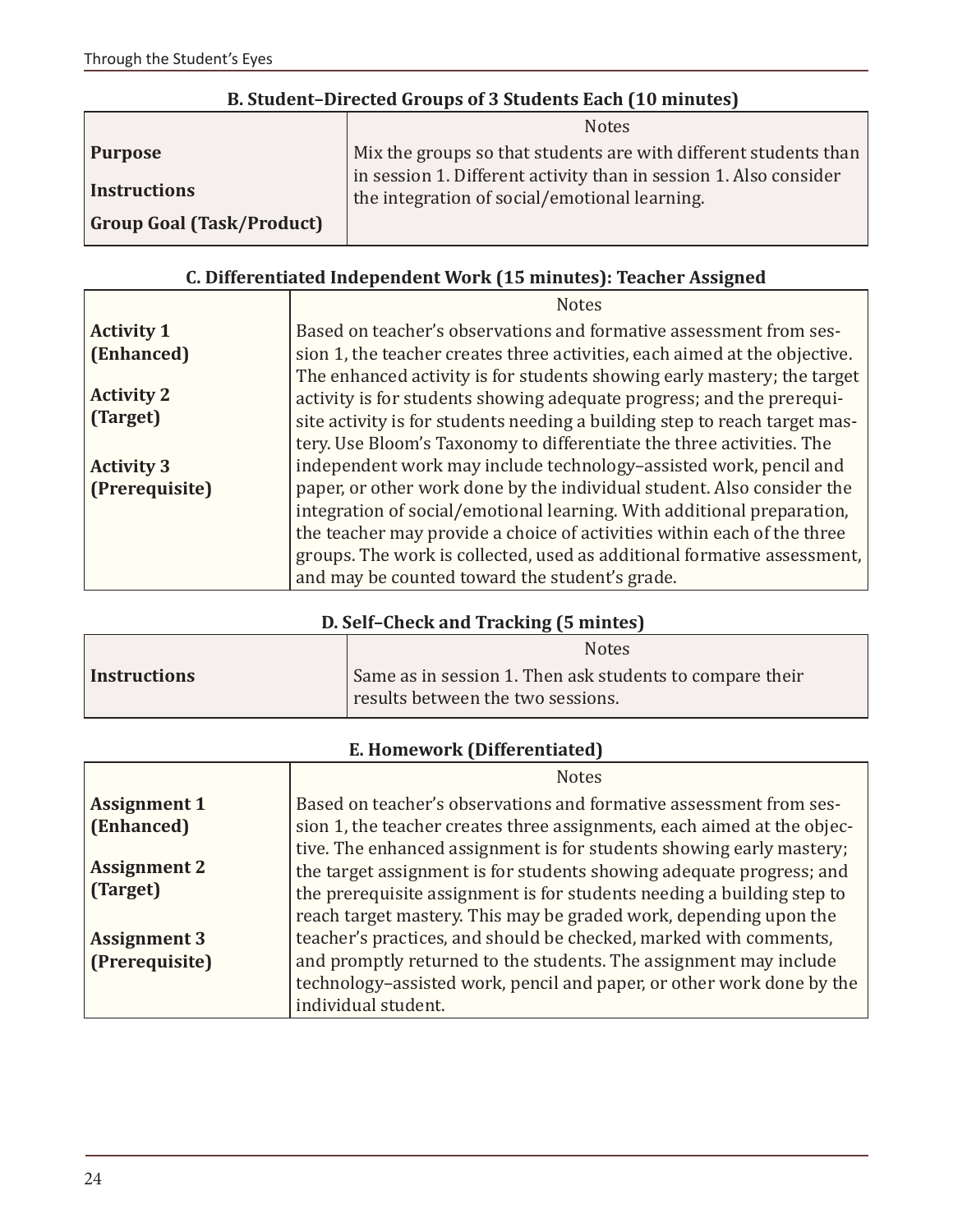#### **Personalized Learning Lesson Template For a Lesson in Two 45-Minute Sessions Completed by Teacher**

**Date:** 

| Teacher: | Subject: |
|----------|----------|
|          |          |

**Grade Level or Course Title: Lesson Title:** 

**Session 1**

## **A. Defining and Aligning the Lesson**

| <b>Standard(s) / Grade-level Benchmarks</b><br><b>Addressed</b> |  |
|-----------------------------------------------------------------|--|
| <b>Objective (Student will be able to)</b>                      |  |
| <b>Criteria for Mastery</b>                                     |  |
| <b>Social/Emotional Learning</b>                                |  |

## **B. Whole-Class Presentation and Engagement (20 minutes)**

|                                     | <b>Notes</b> |
|-------------------------------------|--------------|
| <b>Behavior Check</b><br>(1 minute) |              |
| <b>Review</b><br>(1 minute)         |              |
| <b>Think (Story)</b><br>(3 minutes) |              |
| <b>Know</b><br>(10 minutes)         |              |
| Show<br>(5 minutes)                 |              |

## **C. Student–Directed Groups of 3 Students Each (10 minutes)**

|                                  | <b>Notes</b> |
|----------------------------------|--------------|
| <b>Purpose</b>                   |              |
|                                  |              |
| <b>Instructions</b>              |              |
|                                  |              |
| <b>Group Goal (Task/Product)</b> |              |
|                                  |              |
|                                  |              |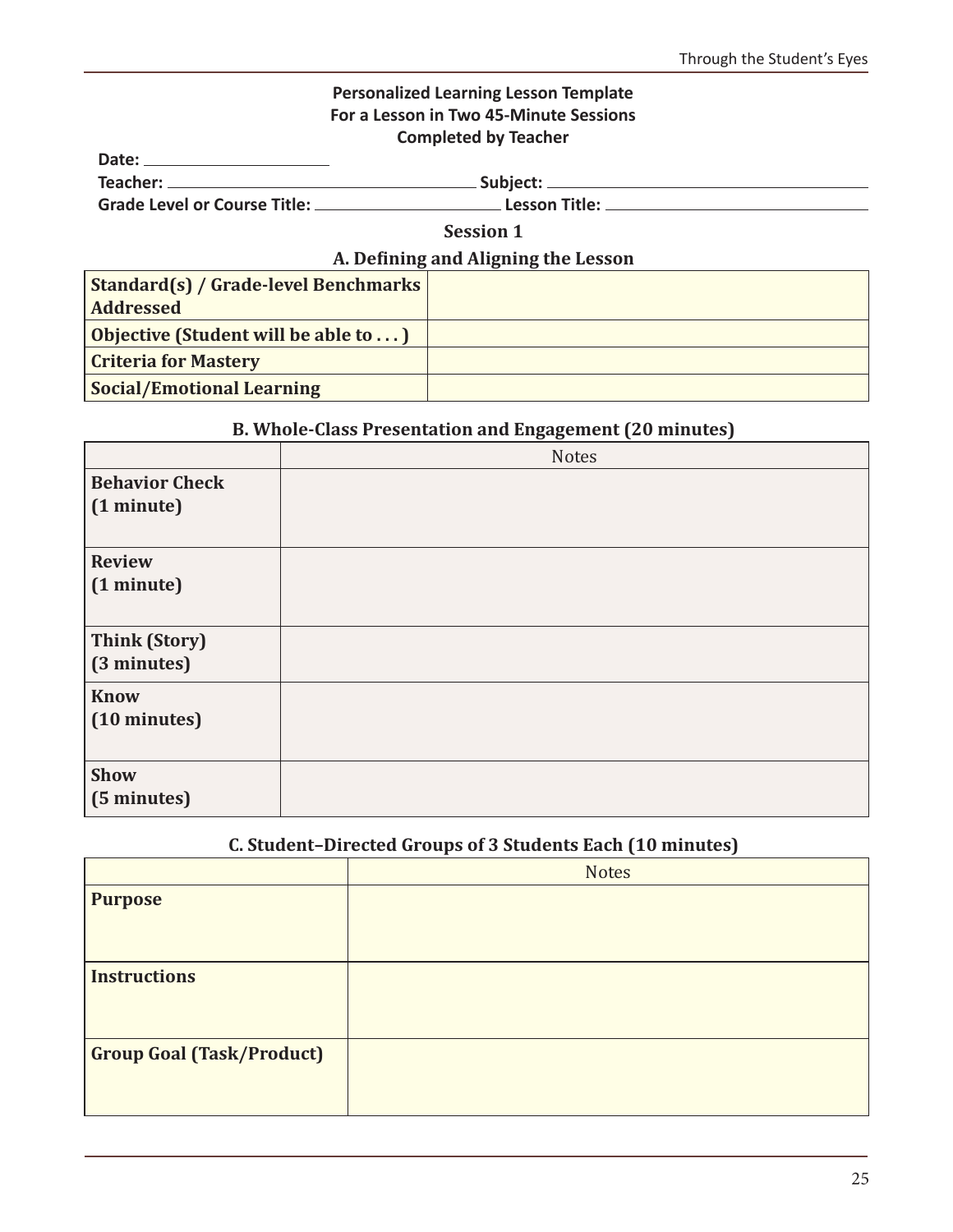|  |  | D. Differentiated Independent Work (10 minutes): Student Choice |
|--|--|-----------------------------------------------------------------|
|--|--|-----------------------------------------------------------------|

|                                | <b>Notes</b> |
|--------------------------------|--------------|
| <b>Activity 1 Instructions</b> |              |
| <b>Activity 2 Instructions</b> |              |
| <b>Activity 3 Instructions</b> |              |

## **E. Self–Check and Tracking (5 minutes)**

|                     | $\sim$       |
|---------------------|--------------|
|                     | <b>Notes</b> |
| <b>Instructions</b> |              |
|                     |              |
|                     |              |
|                     |              |
|                     |              |

## **F. Engaging the Family**

|                     | ---<br>-     |
|---------------------|--------------|
|                     | <b>Notes</b> |
| <b>Purpose</b>      |              |
|                     |              |
|                     |              |
|                     |              |
| <b>Instructions</b> |              |
|                     |              |
|                     |              |
|                     |              |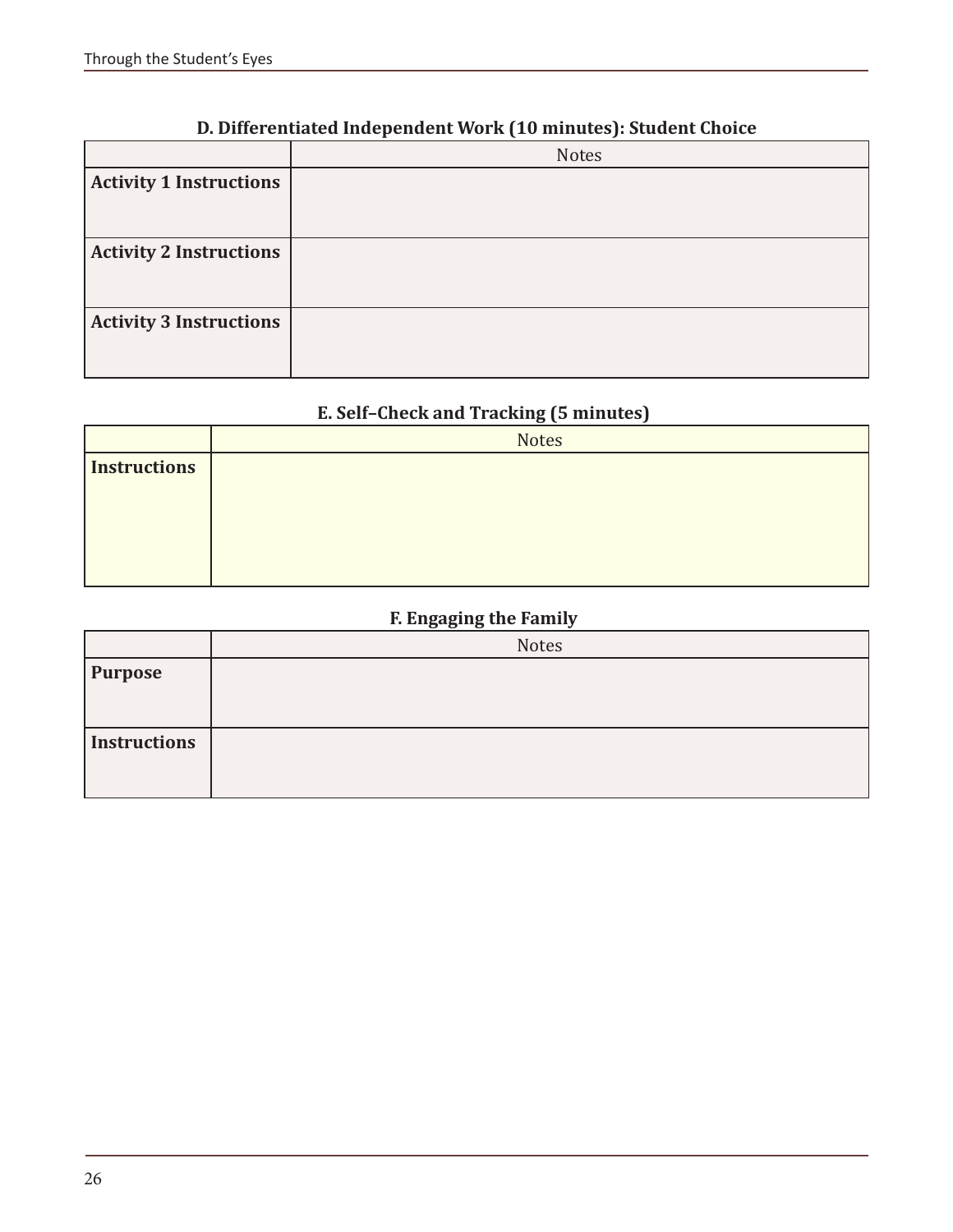| <b>Session 2</b>                                                      |
|-----------------------------------------------------------------------|
| A. Whole-Class Presentation and Engagement (15 minutes) (Re-teaching) |

|                                     | <b>Notes</b> |
|-------------------------------------|--------------|
| <b>Behavior Check</b><br>(1 minute) |              |
| <b>Review</b><br>(1 minute)         |              |
| <b>Think (Story)</b><br>(2 minutes) |              |
| <b>Know</b><br>(8 minutes)          |              |
| <b>Show</b><br>(3 minutes)          |              |

## **B. Student–Directed Groups of 3 Students Each (10 minutes)**

|                                  | <b>Notes</b> |
|----------------------------------|--------------|
| <b>Purpose</b>                   |              |
| <b>Instructions</b>              |              |
| <b>Group Goal (Task/Product)</b> |              |

## **C. Differentiated Independent Work (15 minutes): Teacher Assigned**

|                                 | <b>Notes</b> |
|---------------------------------|--------------|
| <b>Activity 1</b><br>(Enhanced) |              |
| <b>Activity 2</b><br>(Target)   |              |
| Activity 3<br>(Prerequisite)    |              |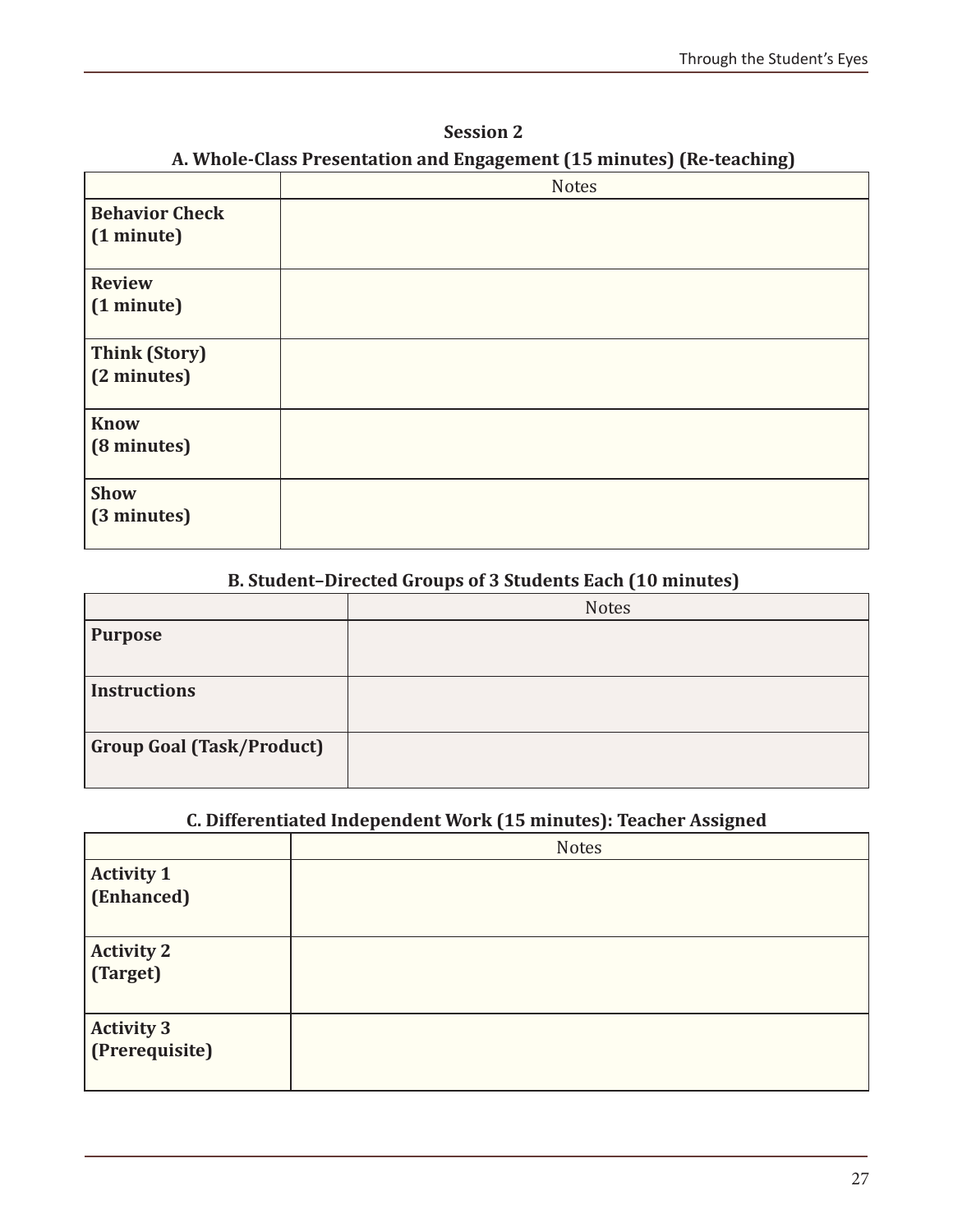## **D. Self–Check and Tracking (5 mintes)**

| $\epsilon$ . Substitution of $\epsilon$ is the subset of $\epsilon$ |              |  |
|---------------------------------------------------------------------|--------------|--|
|                                                                     | <b>Notes</b> |  |
| Instructions                                                        |              |  |

## **E. Homework (Differentiated)**

|                                       | <b>Notes</b> |
|---------------------------------------|--------------|
| <b>Assignment 1</b><br>(Enhanced)     |              |
| <b>Assignment 2</b><br>(Target)       |              |
| <b>Assignment 3</b><br>(Prerequisite) |              |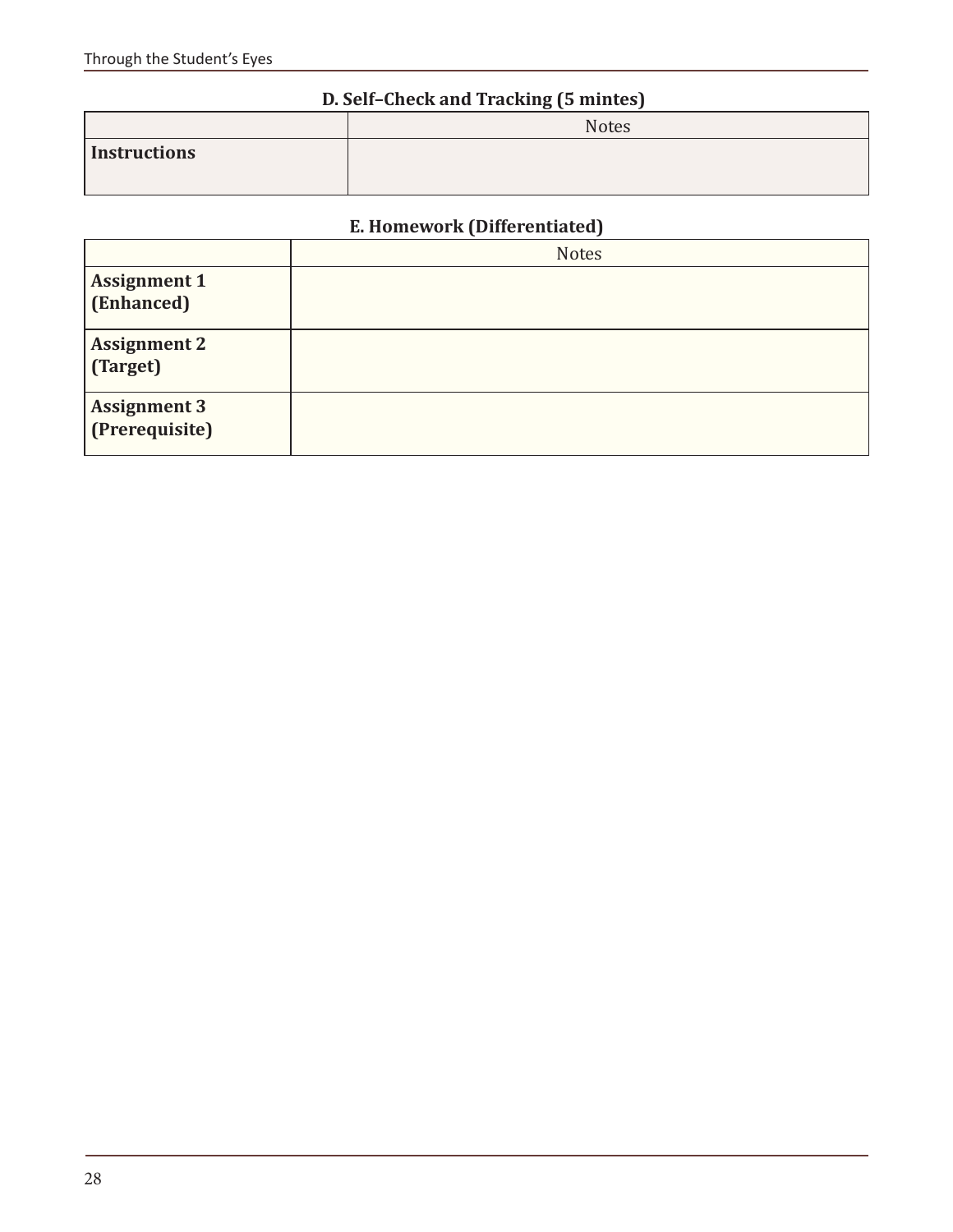#### **Introducing the Lesson Plan Template**

One way to introduce this lesson plan template in a school is to conduct a faculty workshop on personalized learning and explain the template. Then ask each teacher to use the template for one lesson each week. Based on this experience, teacher instructional teams may adapt the template and include its elements in their routine lesson planning processes. A follow-up workshop in which teachers share their experiences with the template is a valuable next step. This template is not meant to preclude the use of technology and blended learning techniques, which may be a part of any instructional mode.

## **Beyond the Lesson Plan Template**

On the way to more universal utilization of technology to personalize learning, the lesson plan template provides a step in the right direction. It also emphasizes the broader definition of personalized learning that calls for a multidimensional role for the teacher. The template allows for the use of technology without depending upon it. The template, in other words, is a means for building teacher understanding of the potential of personalized learning and immediately introducing important elements of personalized learning into classroom instruction.

The lesson plan template shows how to integrate several components of personalized learning into a conventional instructional format bound by the time parameters of class sessions and the curricular restraints of standards–based learning. The template serves as a bridge to greater personalization, but it falls short on three important elements of personalization: (1) true individualization rather than limited differentiation, (2) robust blended learning (inside and outside the school) that breaks down class–period and school–day time barriers, and (3) variation in pace of learning rather than variation in task. The template provides for only limited student choice and direction. The template also requires a great investment in teacher (and teacher team) planning time.

These shortcomings demonstrate why technology is seen as the great enabler for personalized learning. Instructional planning software adds significant efficiency to teachers' planning and allows for the management of individualized learning plans. Internet–based platforms for virtual learning give access to the student's personal portal, and through it to vast resources, from any location—school, home, public library, community center, for example. Instructional software that includes feedback algorithms adjust the pace and content of learning tasks in response to the student's ongoing work.

Though the lesson plan template prompts the teacher to intentionally vary the instructional mode, address social and emotional learning, and facilitate metacognitive competencies, the teacher's capacity for relational suasion and connection with each student (seeing through the student's eyes) is only structurally promoted and not ensured. Engaging the family through interactive homework assignments is a one-way interface with parents and gives the teacher only a glimpse at the family's "story." Greater use of technology to efficiently manage and individualize instruction frees the teacher to attend to the interpersonal dimensions of learning.

So, why offer a lesson plan template for personalized learning with such inherent deficiencies? As previously stated, the template introduces teachers to components of personalized learning within the constraints of a typical school schedule. The template allows for a considerable degree of personalization without technology, while opening the door for greater incorporation of digital learning within the conventional class period. In other words, the template is a bridge to rich, technology-assisted personalization, and it is a bridge that can be accessed immediately.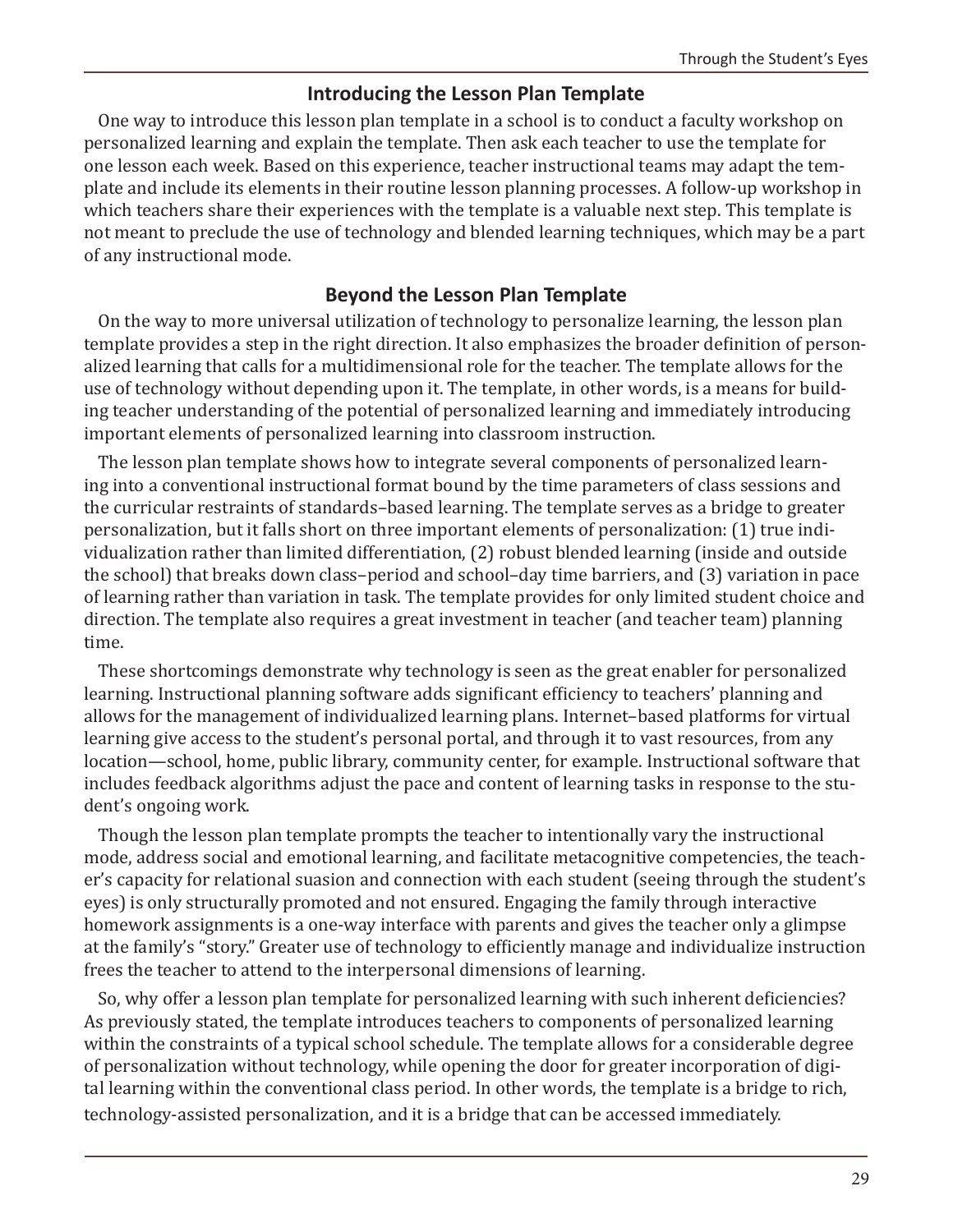*Through the Student's Eyes* is a polemic, of sorts, an argument for caution in reaching solely for technological means for personalization. The role of the teacher can be enhanced with appropriate incorporation of technology in instruction, but it should not be diminished. The best of algorithms can serve up to a student a pathway to learning that nimbly reflects the student's interests and progress. But software cannot see into the student's eyes, press the student to tackle the uninteresting and expand interests, know the student's family, wipe a student's tear, wink a knowing response to a student's smile, or impress upon the student that someone important to him cares a great deal about him. Badges and smiley faces on the screen are weak substitutes for the teacher's knowing assurances. Would there be a Plato without a Socrates? Must something personal not also be interpersonal?

## **Comments and Suggestions**

The author encourages teachers and school leaders to provide feedback on this document and their experience with the lesson plan template.

Sam Redding, Center on Innovations in Learning: sredding@adi.org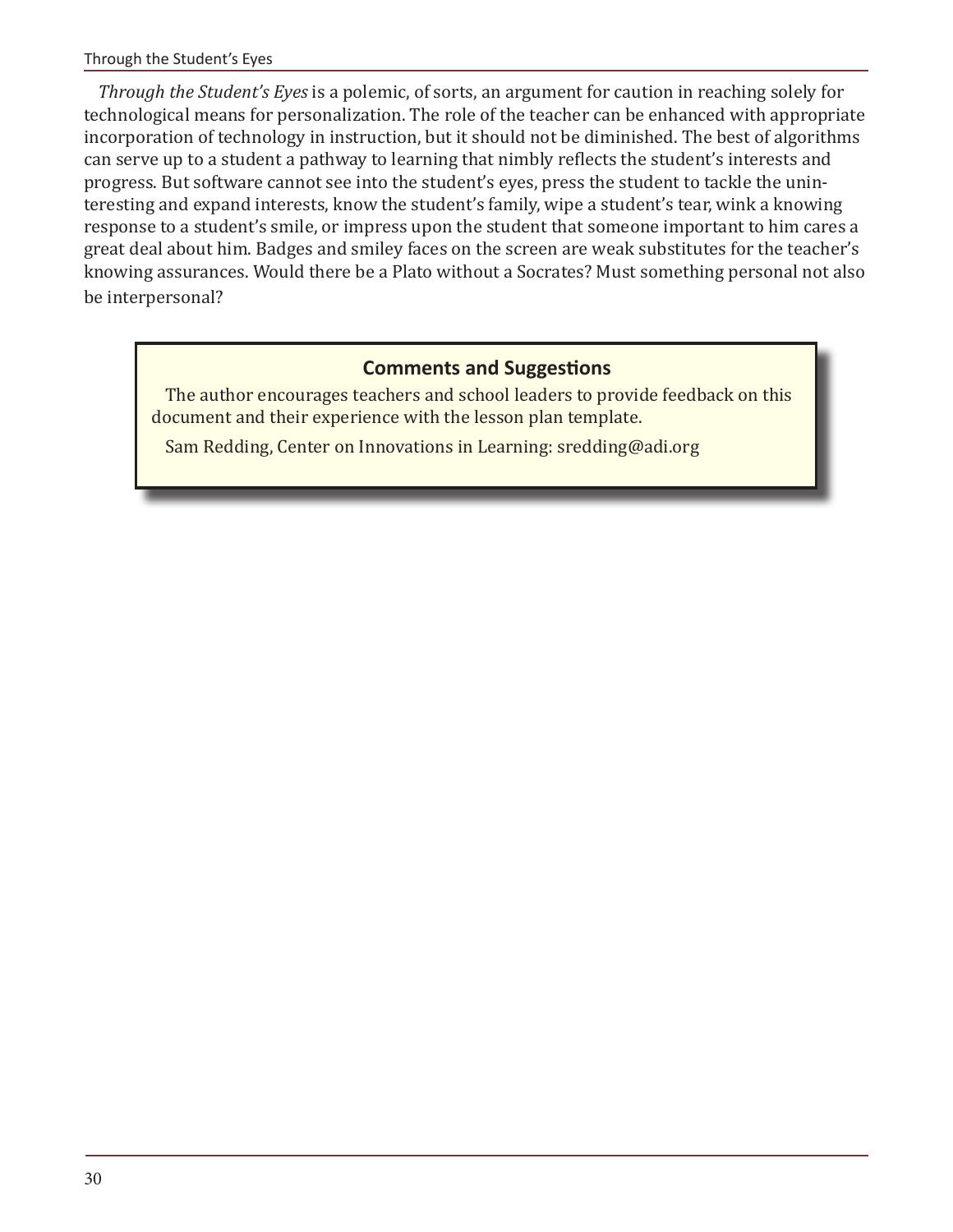#### **References**

Bandura, A. (1997). *Self-efficacy: The exercise of control.* New York, NY: Freeman.

Bloom, B. S. (1971). Mastery learning. In J. H. Block (Ed.), *Mastery learning: Theory and practice* (pp. 47–63). New York, NY: Holt, Rinehart, & Winston.

Brendtro, L., Brokenleg, M., & Van Bockern, S. (2002). *Reclaiming youth at risk*. Bloomington, IN: Solution Tree.

- Bridgeland, J. M., DiIulio, J. J., & Morison, K. B. (2006). *The silent epidemic: Perspectives of high school dropouts.*  Washington, DC: Civic Enterprises, LLC.
- Brophy, J. E. (2004). *Motivating students to learn.* Mahwah, NJ: Lawrence Erlbaum.
- Bryk, A. S., & Schneider, B. (2002). *Trust in schools: A core resource for improvement*. New York, NY: Russell Sage.
- Campbell, J. P., DeBlois, P. B., & Oblinger, D. G. (2007). Academic analytics: A new tool for a new era. *EDUCAUSE Review, 42*(4), 40–57. Retrieved from: http://www.educause.edu/library/erm0742
- CASEL. (n.d.). *What is social and emotional learning (SEL)* [Webpage]. Retrieved from http://casel.org/ why-it-matters/what-is-sel/
- CASEL. (2007). *Background on social and emotional learning* (CASEL Brief). Chicago, IL: Author. Retrieved from http://casel.org/wp-content/uploads/SELCASELbackground.pdf
- Chew, S. (2011). *How to get the most out of studying* [5-part video series]. Birmingham, AL: Samford University. Retrieved from http://www.youtube.com/playlist?list=PL85708E6EA236E3DB&feature=plcp
- Csikszentmihalyi, M. (1990). *Flow: The psychology of optimal experience*. New York, NY: Harper & Row.
- Csikszentmihalyi, M. (1993). *The evolving self: A psychology for the third millennium*. New York, NY: Harper Collins.
- Durlak, J. A., Weissberg R. P., Dymnickim A. B., Taylor, R. D., Schellinger, K. B. (2011). The impact of enhancing students' social and emotional learning: A meta-analysis of school-based universal interventions. *Child Development, 82*(1), 405–432.
- Dweck, C. (2000). *Self theories: Their role in motivation, personality, and development*. New York, NY: Psychology Press.
- Edwards, P. (2011). Differentiating family supports. In S. Redding, M. Murphy, & P. Sheley (Eds.), *Handbook on family and community engagement* (pp. 113–116). Lincoln, IL: Academic Development Institute. Retrieved from www.schoolcommunitynetwork.org. Also published by Information Age Publishing.
- Elias, M. J., Zins, J. E., Weissberg, R. P., Frey, K. S., Greenberg, M. T., Haynes, N. M., . . . Shriver, T. P. (1997). *Promoting social and emotional learning: Guidelines for educators.* Alexandria, VA: Association for Supervision and Curriculum Development.
- Hanushek, E. A., & Jorgenson, D. W. (1996). *Improving America's schools: The role of incentives.* Washington, DC: National Academies Press.
- Hassel, B., & Hassel, E. (2009). *3X for all: Extending the reach of education's best*. Chapel Hill, NC: Public Impact.
- Hattie, J. (2012). *Visible learning for teachers. Maximizing impact on learning*. Abingdon, UK: Routledge.
- Hattie, J. (2009). *Visible learning: A synthesis of over 800 meta-analyses relating to achievement.* Abingdon, UK: Routledge.
- Henderson, A. T., & Mapp, K. L. (2002). *A new wave of evidence: The impact of school, family, and community connections on student achievement.* Austin, TX: Southwest Educational Development Laboratory.
- Hoge, D. R., Smit, E., & Crist, J. T. (1997). Four family process factors predicting academic achievement for sixth and seventh grade. *Educational Research Quarterly, 21*(2), 27–42.
- Hoover-Dempsey, K. (2011). Self-efficacy: Up to the challenge. In S. Redding, M. Murphy, & P. Sheley (Eds.), *Handbook on family and community engagement* (pp. 61–68). Lincoln, IL: Academic Development Institute. Retrieved from www.schoolcommunitynetwork.org. Also published by Information Age Publishing.
- Jeynes, W. (2010). *Parental involvement and academic success.* New York, NY: Routledge.
- Mart, A., Dusenbury, L., & Weissberg, R. P. (2011). Social, emotional, and academic learning: Complementary goals for school–family partnerships. In S. Redding, M. Murphy, & P. Sheley (Eds.), *Handbook on family and community engagement* (pp. 37–44). Lincoln, IL: Academic Development Institute. Retrieved from www.schoolcommunitynetwork.org. Also published by Information Age Publishing.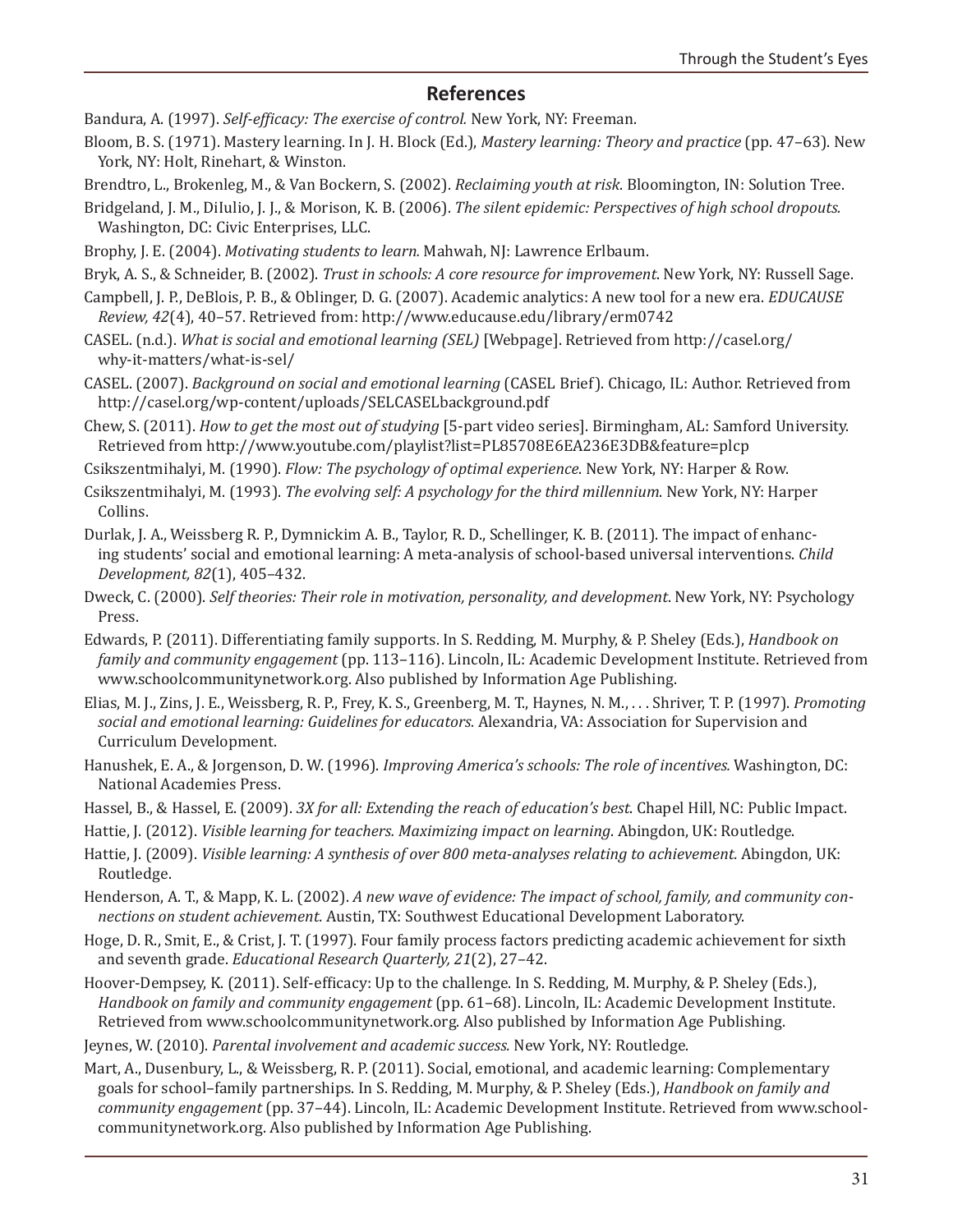Maslow, A. H. (1954). *Motivation and personality*. New York, NY: Harper & Row.

- Maslow, A. H. (1970). *Motivation and personality.* (2nd ed.). New York, NY: Harper & Row.
- McClelland, D. C. (1961). *The achieving society*. New York, NY: Van Nostrand.
- McClelland, D. C. (1978). Managing motivation to expand human freedom. *American Psychologist, 33*(3), 201–210.
- McClelland, D. C., Atkinson, J. W., & Clark, R. A. (1949). The objective expression of needs: The effect of egoinvolvement, success, and failure of perception. *The Journal of Psychology, 27*, 311–330.
- Pajares, F. (1996). Self-efficacy beliefs in academic settings. *Review of Educational Research, 66*, 543–578.
- Phelan, P., Davidson, A. L., & Yu, H. C. (1998). *Adolescents' worlds: Negotiating family, peers, and school*. New York, NY: Teachers College Press.
- Pianta, R., & Walsh, D. B. (1996). *High-risk children in schools: Constructing sustaining relationships*. New York, NY: Routledge.
- Quaglia, R. J., & Cobb, C. D. (1996, Winter). Toward a theory of student aspirations. *Journal of Research in Rural Education, 12*(3), 127–132.
- Reclaiming Youth International. (n.d.). *The Circle of Courage® philosophy* [Webpage]. Lennox, SD: Author. Retrieved from http://www.reclaiming.com/content/about-circle-of-courage
- Schunk, D. H. (1995). Self-efficacy and education and instruction. In J. E. Maddux (Ed.), S*elf-efficacy, adaptation, and adjustment: Theory, research, and application* (pp. 281–303). New York, NY: Plenum Press.
- Schunk, D. H., & Pajares, F. (2002). The development of academic self-efficacy. In A. Wigfield & J. Eccles (Eds.), *Development of achievement motivation* (pp. 16–31). San Diego, CA: Academic Press.
- Smith, M. W., & Wilhelm, J. (2002). *"Reading don't fix no Chevys": Literacy in the lives of young men*. Portsmouth, NH: Heinemann.
- Smith, M. W., & Wilhelm, J. (2006). *Going with the flow: How to engage boys (and girls) in their literacy learning*. Portsmouth, NH: Heinemann.
- Staker, H. C., & Horn, M. B. (2012). *Classifying K–12-blended learning.* San Mateo, CA: Innosight Institute. Retrieved from http://www.innosightinstitute.org/innosight/wp-content/uploads/2012/05/Classifying-K-12-blended-learning2.pdf
- Tomlinson, C. A., Brimijoin, K., & Narvaez, L. (2008). *The differentiated school: Making revolutionary changes in teaching and learning*. Alexandria, VA: Association for Supervision and Curriculum Development.
- U. S. Department of Education. (2010). *Transforming American education: Learning powered by technology*. Washington, DC: Author. Retrieved from http://www.ed.gov/technology/netp-2010
- U. S. Department of Education. (2012). *Learning: Engage and empower* [Webpage]. Washington, DC: Author. Retrieved from: http://www.ed.gov/technology/netp-2010/learning-engage-and-empower
- Wang, M. C., Haertel, G. D., & Walberg, H. J. (1997). Learning influences. In H. J. Walberg & G. D. Haertel (Eds.), *Psychology and educational practice* (pp. 199–211). Berkeley, CA: McCutchan.
- Wigfield, A., & Eccles, J. S. (2000). Expectancy-Value Theory of achievement motivation. *Contemporary Educational Psychology, 25*, 68–81.
- Wirth, K., & Aziz, F. (2010). Reading, reflecting, and relating: A metacognitive approach to learning. *International Advances in Economic Research, 16*(2), 237–238.
- Wolf, M. (2010). *Innovate to education: System [re]design for personalized learning*. *A report from the 2010 symposium*. Washington, DC: Software & Information Industry Association. Retrieved from http://siia.net/pli/ presentations/PerLearnPaper.pdf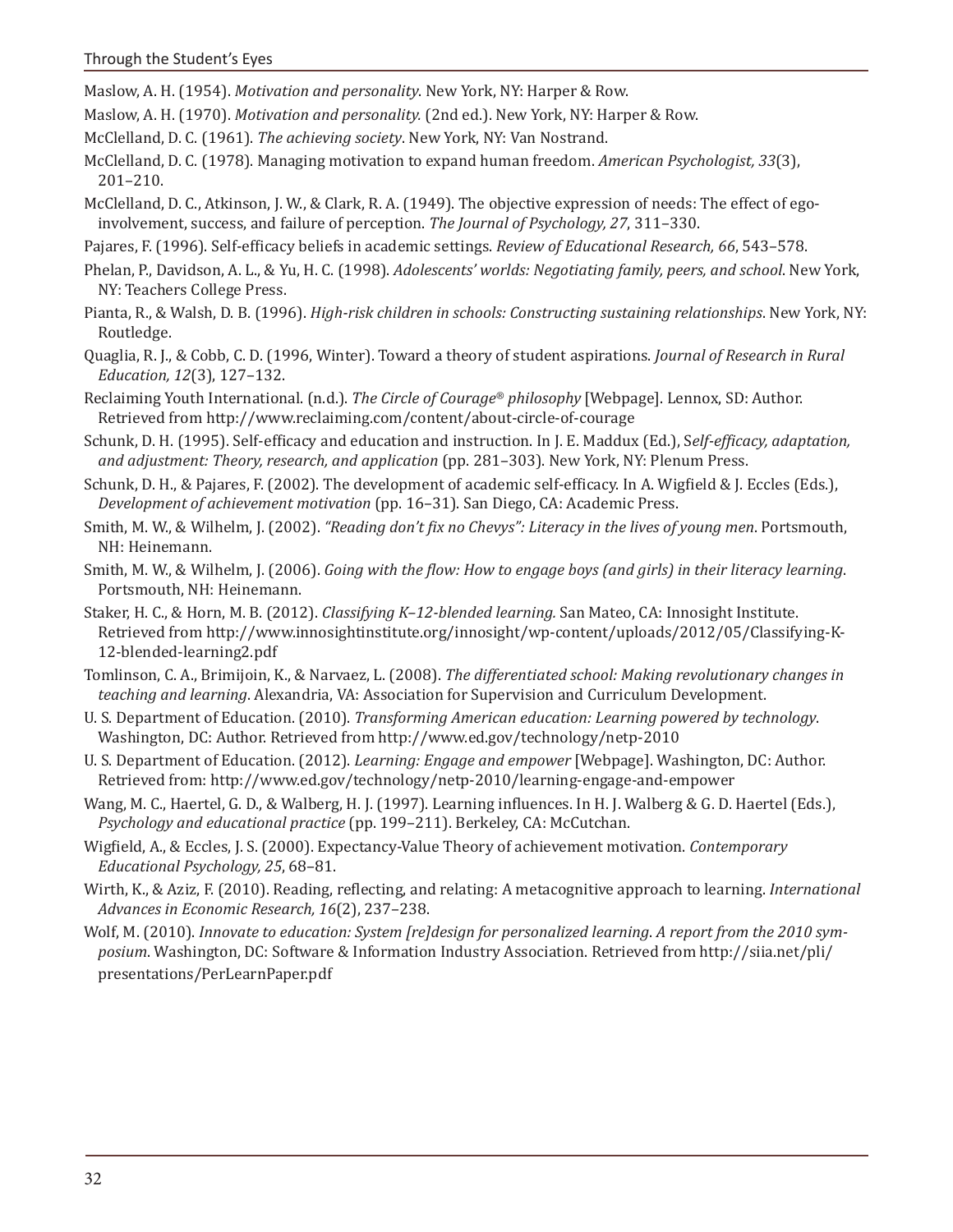## **Appendix: Social and Emotional Learning Indicators**

The Social and Emotional Learning Indicators are applicable for any school. The indicators provide a convenient checklist by which a school can assess its current level of implementation of the practices and set objectives and plans for improvement.

## **A. Leadership**

**Effective Practice**: The principal and leadership team promote, plan, and evaluate social and emotional learning.

## **Indicators of Effective Practice**

- a. The principal and school leadership team convey in written materials that promoting the social and emotional learning of all students is a school priority.
- b. The principal and school leadership team have established a multi-year plan for implementing planned, ongoing, coordinated programming for social and emotional learning.
- c. The school leadership team regularly looks at multiple measures (e.g., behavior data, aggregated classroom observation data, and school climate surveys of staff, students, and parents) and uses this data to make decisions about student social and emotional learning.
- d. The principal acts to ensure that learning outcomes include social and emotional learning objectives.
- e. The principal regularly monitors implementation of evidence–based social–emotional programs.
- f. The principal celebrates individual, team, and school successes, especially related to student academic and social–emotional learning outcomes.

## **B. Professional Development**

**Effective Practice**: The school provides to the staff professional development on evidencebased approaches to promote social and emotional learning.

## **Indicators of Effective Practice**

- a. Professional development for the school staff includes social and emotional learning objectives, skills, strategies, and conditions for learning.
- b. Professional development includes on-site coaching for teachers who implement classroombased instruction for social and emotional learning.

## **C. Teaching and Learning**

**Effective Practice**: Teachers and teacher teams plan, implement, and assess student mastery of social and emotional learning objectives.

## **Indicators of Effective Practice**

- a. The school has established a formal assessment system to track students' social–emotional skill development over time.
- b. Instructional teams use student data that show current levels of mastery of social– emotional objectives to plan social–emotional skill instruction.
- c. All teachers are guided by a document that aligns social–emotional objectives, curriculum, instruction, and assessment.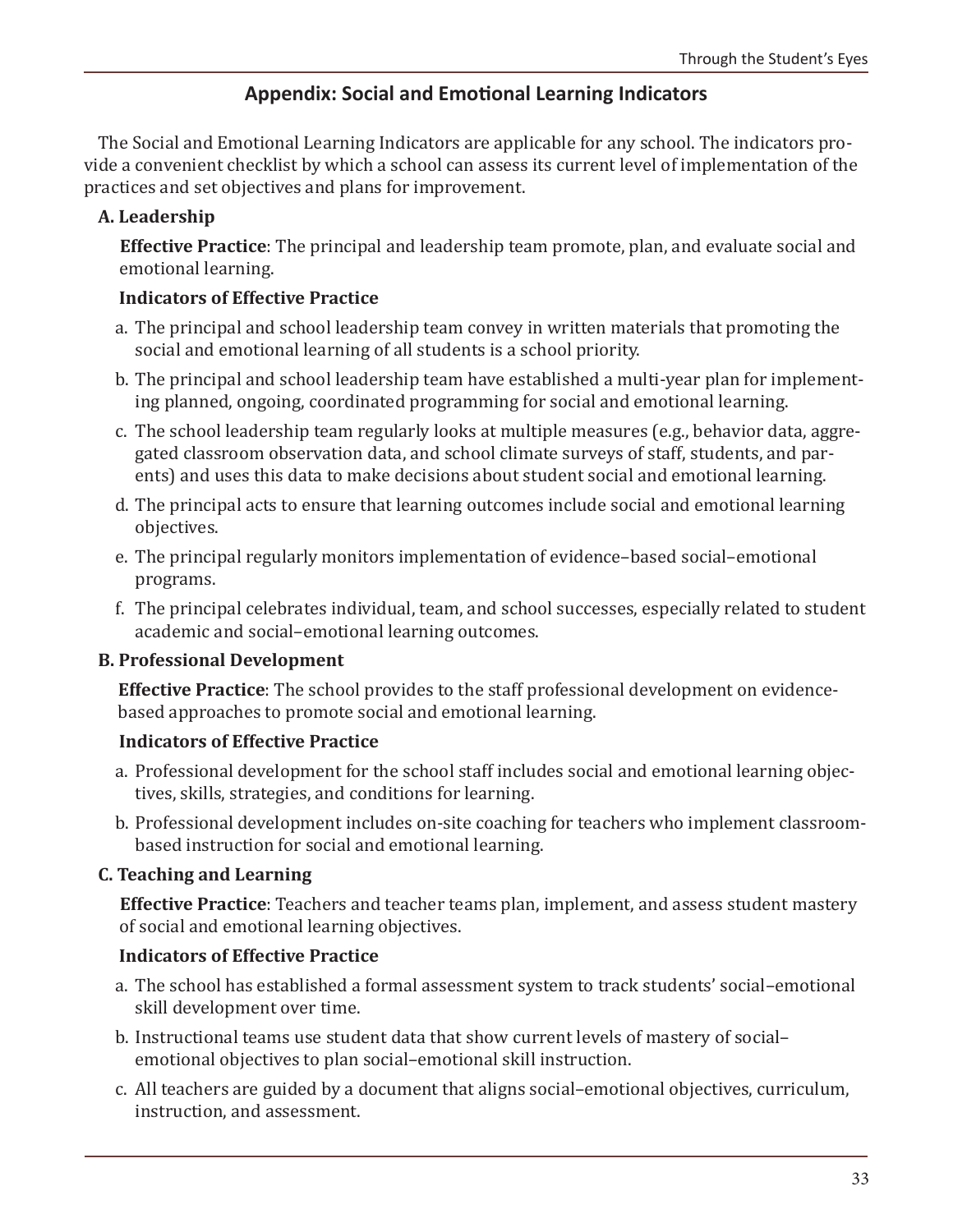- d. Instructional teams develop units of instruction that include social and emotional learning objectives at all grade levels.
- e. Instructional teams integrate strategies and materials to enhance social and emotional learning across academic areas of instruction (e.g., language arts, social studies, physical education, arts).
- f. All teachers seek student input about their interests in topics as a way to increase motivation to learn.
- g. All teachers use learning activities aligned with social and emotional learning objectives to meet the individualized learning needs of all students.
- h. All teachers work collaboratively with students to develop and ensure classroom rules and procedures.
- i. All teachers use misbehavior as an opportunity to re-teach and reinforce previous social– emotional skill instruction.
- j. All teachers model, teach, and reinforce social and emotional competencies.

## **D. Learning Environment**

**Effective Practice**: The entire school community supports social and emotional learning through communication, education, and association of its members.

## **Indicators of Effective Practice**

- a. The school has a vision or mission statement that supports a learning environment that is emotionally safe and conducive to learning.
- b. The principal promotes a sense of community, cooperation, and cohesion among teachers and staff to support the work of learning.
- c. Staff interactions in all meetings (staff, problem solving, committees, planning, conferences, etc.) and in the instructional setting reflect a climate of trust, respect, and collaboration that is focused on norms and adult social and emotional competencies.
- d. The school's discipline policy outlines developmentally appropriate consequences, endorses positive behavior management strategies, and guides teachers in using misbehavior as an opportunity to reinforce social–emotional learning concepts and skills.
- e. The school's compact outlines the responsibilities/expectations of teachers, parents, and students.
- f. All staff members cultivate positive relations among students and teachers to promote student motivation and higher levels of engagement in academics and school life.
- g. The student report card shows student progress toward meeting the social–emotional learning objectives.
- h. Students are encouraged to apply their social and emotional skills in co-curricular activities.